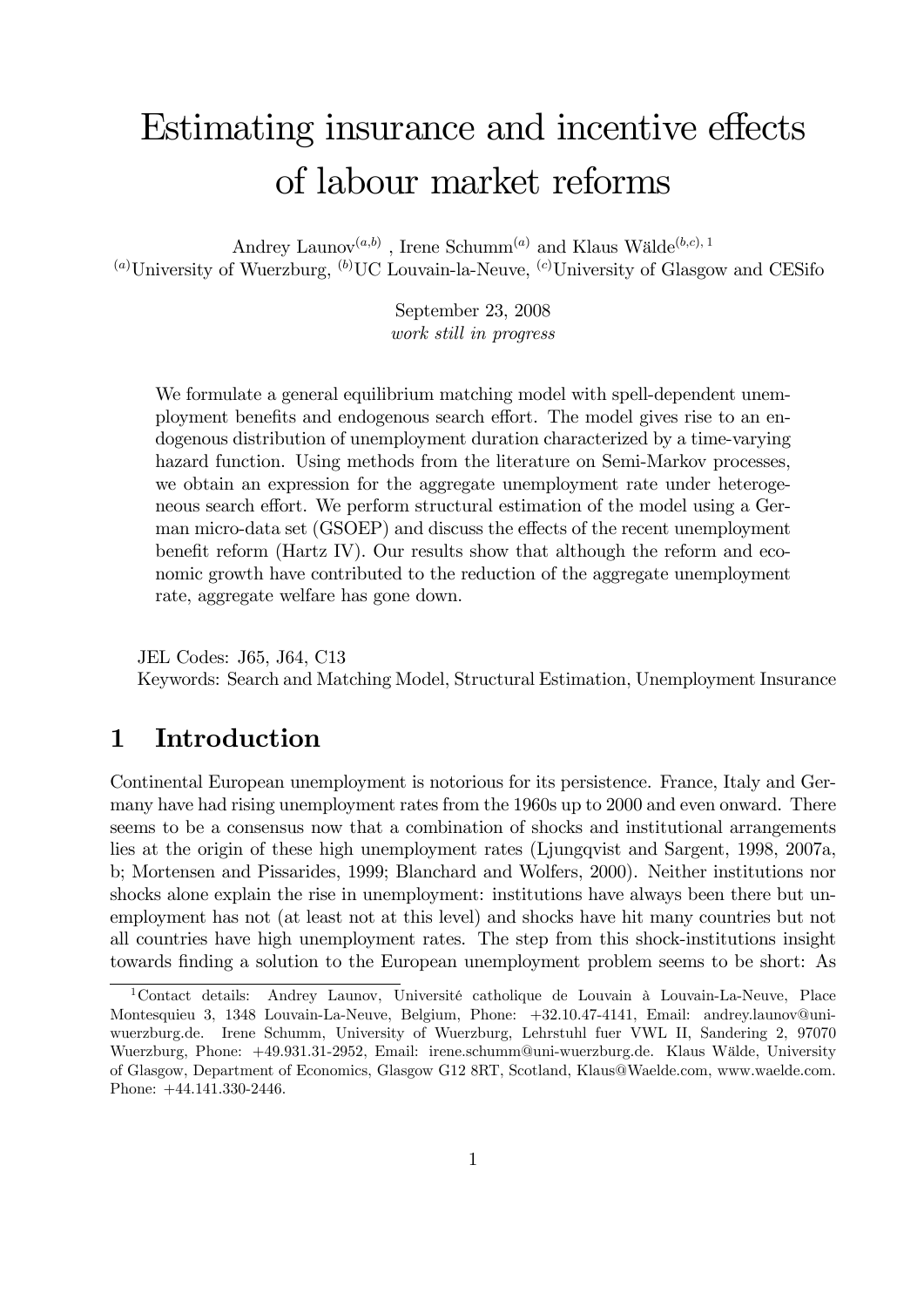shocks will not go, we need to address the institutions. A common suggestion is to reduce long and generous unemployment benefits.

Is this advisable? Should one reduce the length and level of unemployment benefits in order to reduce unemployment? There is a classic efficiency-equity trade-off to be faced. While reducing unemployment per se is beneficial, income of the unemployed and the insurance mechanism implicit in unemployment benefits should not be neglected.

We examine qualitatively and quantitatively the employment and welfare effects of a policy reform which reduces the length and level of unemployment benefits. We use Germany as an example of a continental European country, as the so-called "Hartz IV reform" implemented in January 2005 comprises both the reduction of benefits and the cut of the duration of entitlement and because the German unemployment benefit system has a two-tier structure typical to many other OECD countries. Unemployment insurance (UI) payments before the reform were paid for a period of 6 to 32 months followed by unemployment assistance (UA) payments, the latter potentially lasting up to inÖnity. The experience of Germany with rising unemployment rates over decades is shared by many other countries and, similarly to Germany in 2005, many countries did reduce length and level of unemployment payments in order to address the issue of high and persistent unemployment (OECD, 2004).

The Hartz IV reform has introduced two main modifications. First, the UA payments, formerly proportional to net earnings before the job loss, were replaced by a uniform benefit level. The effect of this new rule on the income of long-term unemployed workers was ambiguous. There were unemployed whose benefit payments were lower before 2005 than after the reform, mainly unemployed workers from the low wage sector. Those were the "winners" of the reform (47 percent of long-term unemployed). On the other hand, there were also long-term unemployed with relatively high wages before entering unemployment. These were affected negatively by the new law and their income has dropped (53 percent of long-term unemployed). Despite the fraction of "winners" and "losers" is roughly equal, the gain of the winners has turned out to be lower than the loss of the losers leading to a loss of the average worker of a bit more than 7% due to Hartz IV (Blos and Rudolph, 2005; OECD, 2007). Second, for workers who entered unemployment from February 2006 onward, the maximum duration of entitlement to unemployment insurance payments was reduced to 12 months (formerly, 15 months was the average).

At first sight, the reforms seem to have worked. The reported unemployment rate dropped between January 2005 and January 2007 from 12.3 to 10.2 percent. On the other hand, growth rates in Germany were (for German standards) fairly high. While the German economy shrank in 2003, it has recovered since then and probably also created new jobs. The real GDP grew by 0.8 percent in 2005 and by 2.9 percent in 2006. Given this background, we are left with at least three questions: Did the reform reduce unemployment and increase output? (Yes.) Did it increase welfare of the unemployed and/or employed workers? (No.) Does it increase social welfare or expected utility? (No.) In short, our findings suggest that post-reform unemployment beneÖts reduced the insurance mechanism of UA payments too much and overemphasized the incentive effect.<sup>2</sup>

We reach our conclusions by using a model which combines various strands of the litera-

<sup>&</sup>lt;sup>2</sup>This does not mean that labour market institutions should not be reformed. It rather means that one should look for Pareto-improving reforms (e.g. introducing progressive social security payments).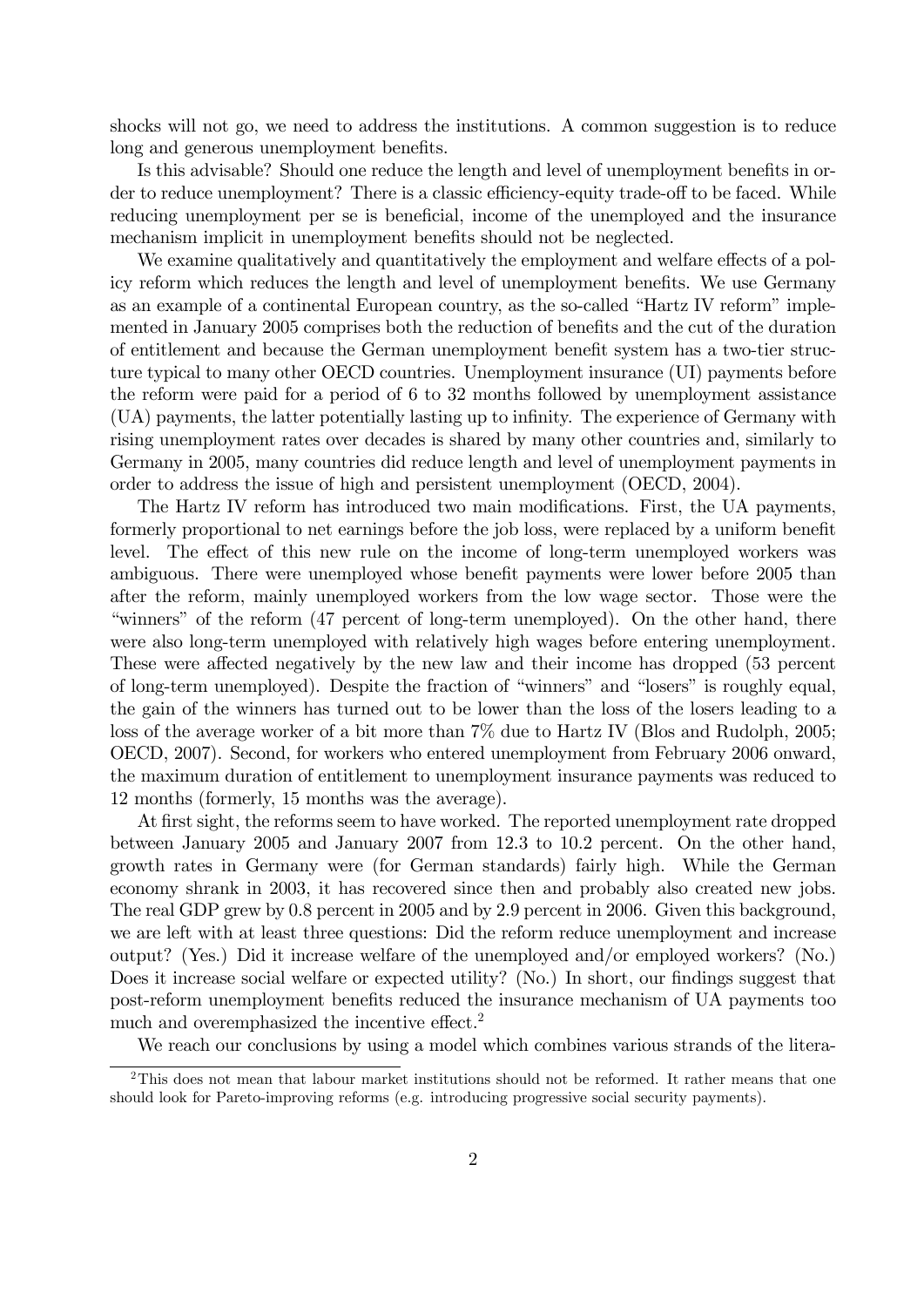ture and adds some new and essential features. We employ a general equilibrium matching framework and extend the standard text-book model for time-dependent unemployment benefits, endogenous effort, risk-averse households, an exogenous "residual search productivity effect", applying Semi-Markov tools. Each of these extensions is crucial. Unemployment benefits in our model need to depend on the length of the unemployment spell as this is a feature of basically all OECD unemployment benefit systems. Letting agents optimally choose their effort to find a job, we can analyze the incentive effects of (reforms of) the unemployment benefit system on the search intensity. Risk-averse households are required as we also want to evaluate insurance effects. The residual effect allows us to capture all effects, other than the incentive effect, that influence exit rates into employment. Finally, tools from the Semi-Markov literature are required as this allows us to deduce the aggregate unemployment rate from individual search. We can thereby compute macro efficiency effects resulting from micro incentives.

We solve this model numerically by looking at Bellman equations as differential equations. This gives us solutions which are as accurate as numerical precision and which do not require us to approximate the model in any way. Optimal behaviour implies an exit rate into employment which is a function of the time spent in unemployment. We thereby obtain a flexible enough endogenous distribution of unemployment duration which we employ for structural estimation of model parameters. Estimation by maximum likelihood is then (relatively) straightforward.

The main theoretical contribution of our analysis is the explicit treatment of the Semi-Markov nature of optimal individual behaviour due to the presence of spell-dependent unemployment benefits: Optimal exit rates not only depend on whether the individual is unemployed (the current state of the worker) but also on how long an individual has been unemployed. While this Semi-Markov aspect has been known for a while, it has not been fully exploited so far in the search literature. Using results from the applied mathematics literature, we obtain analytic expressions for individual employment probabilities contingent on current employment status and duration of unemployment. They allow us to compute aggregate unemployment rates using a law of large numbers in our pure idiosyncratic risk economy. Given this link from optimal individual behaviour to aggregate outcomes, we can analyze the distribution and efficiency effects of changes in level and length of unemployment benefits.

The main empirical contribution is the careful modelling of exit rates into employment. Individual incentives due to falling unemployment benefits imply more search effort and therefore higher exit rates over time. Empirical evidence shows, however, that exit rates tend to fall - at least after some initial increase over the Örst 3-4 months of unemployment. We therefore combine individual incentive effects with an exogenous time-decreasing "residual search productivity effect" which allows us to obtain - from a theoretical perspective - rising, falling and hump-shaped exit rates. Structural estimation then establishes that the model can replicate empirical stylized facts of first rising and then falling exit rates.

The main policy contribution is our emphasis and structural estimation of the trade-off between insurance and incentive effects of labour market policies. The degree of risk-aversion - crucial for understanding the insurance effect - is jointly estimated with exit rates and search productivity (and other model parameters). A comparative static analysis using the estimated version of the theoretical model then allows us to derive precise predictions about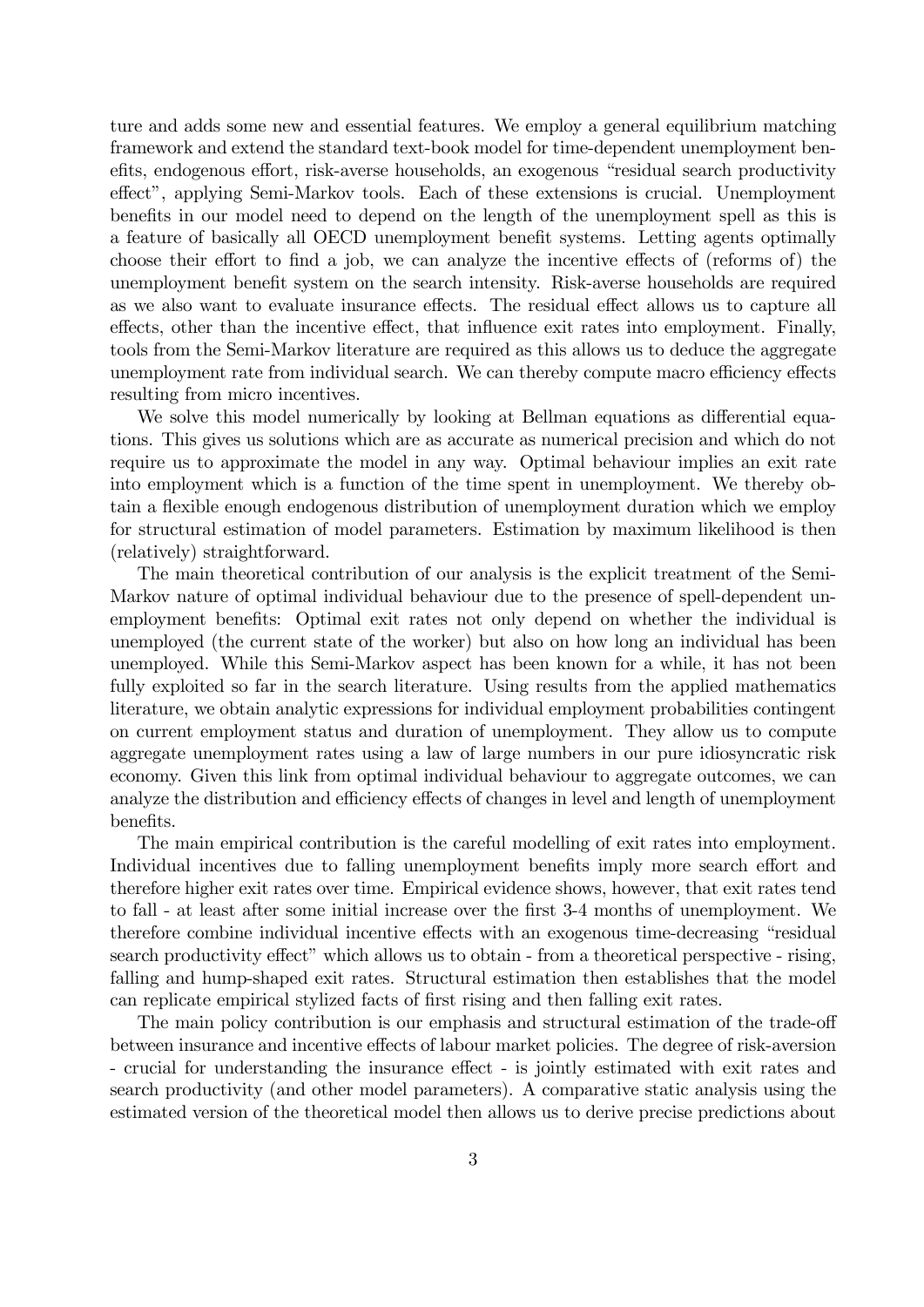the employment and distribution effects of changes in the length and level of unemployment benefits.

Our paper is related to various strands in the literature. From a theoretical perspective, we build on the search and matching framework of Diamond (1982), Mortensen (1982) and Pissarides (1985), recently surveyed by Rogerson et al. (2005). Time-dependent unemployment benefits and endogenous effort have been originally analyzed by Mortensen (1977) in a one-sided job search model. Equilibrium search and matching models include Cahuc and Lehman (2000), Fredriksson and Holmlund (2001) and Albrecht and Vroman (2005).<sup>3</sup> These models, however, are less powerful than our model in explaining the anticipation effect of the reduction in benefits, as exit rates within each benefit regime are constant. There also exists a substantial literature that studies optimal insurance allowing for an arbitrary time path of unemployment benefit payments (Shavell and Weiss, 1979; Hopenhayn and Nicolini, 1997; Shimer and Werning, 2007). Our focus is more of a positive nature trying to understand the welfare effects of existing systems which have a simpler benefit structure than the ones resulting from an optimization approach. We also allow for an unlimited number of transitions between employment and unemployment and undertake a general equilibrium analysis as in Moscarini  $(2005)^{4}$ 

From an empirical perspective, we estimate a parametric duration model (Lancaster, 1990) in which time dependence of the hazard function due to time-dependent benefits is fully described by the equilibrium solution of our theoretical model. Econometric models with time-dependent benefits were originally estimated by van den Berg (1990) and Ferrall  $(1997).$ <sup>5</sup> Van den Berg et al.  $(2004)$  and Abbring et al.  $(2005)$  extend the setting by introducing time dependence due to monitoring and sanctions. In contrast to our model, this literature deals with one-sided job search, which makes application of its estimates in a general equilibrium analysis rather difficult. In addition to that, focus on the incentive effect in is only partial (van den Berg et al., 2004; Abbring et al., 2005) and insurance effect remains largely unaddressed. There also exists a larger empirical equilibrium search literature that deals with unemployment benefit heterogeneity (Bontemps et al., 1999), heterogeneity in workers abilities (Postel-Vinay and Robin, 2002) and heterogeneity in workers value of nonparticipation (Flinn, 2006). Unlike in our model, however, neither of these contributions views heterogeneity as being a result of time-dependence.

Finally, Semi-Markov methods are taken from the applied mathematical literature, see e.g. Kulkarni (1995) or Corradi et al. (2004).

The structure of our paper is as follows. In section 2 we present the theoretical model, institutional setting, behaviour of supply and demand sides and the combination of both in economic welfare. Section 3 describes the equilibrium properties of the model. Section 4 illustrates the structural estimation and the underlying data. The simulation results and the evaluation of the institutions reforms are presented in section 5. Section 6 concludes.

<sup>3</sup>Coles and Masters (2007) also have time-dependent unemployment insurance but they do not analyze the implications for individual effort. Their focus is on a model with aggregate uncertainty implying stochastic separation rates.

<sup>4</sup>Acemoglu and Shimer (1999) do consider a general equilibrium model, but their setting is restricted to time-invariant benefits only.

<sup>&</sup>lt;sup>5</sup>See also Eckstein and van den Berg (2007) for literature review on nonstationary empirical models.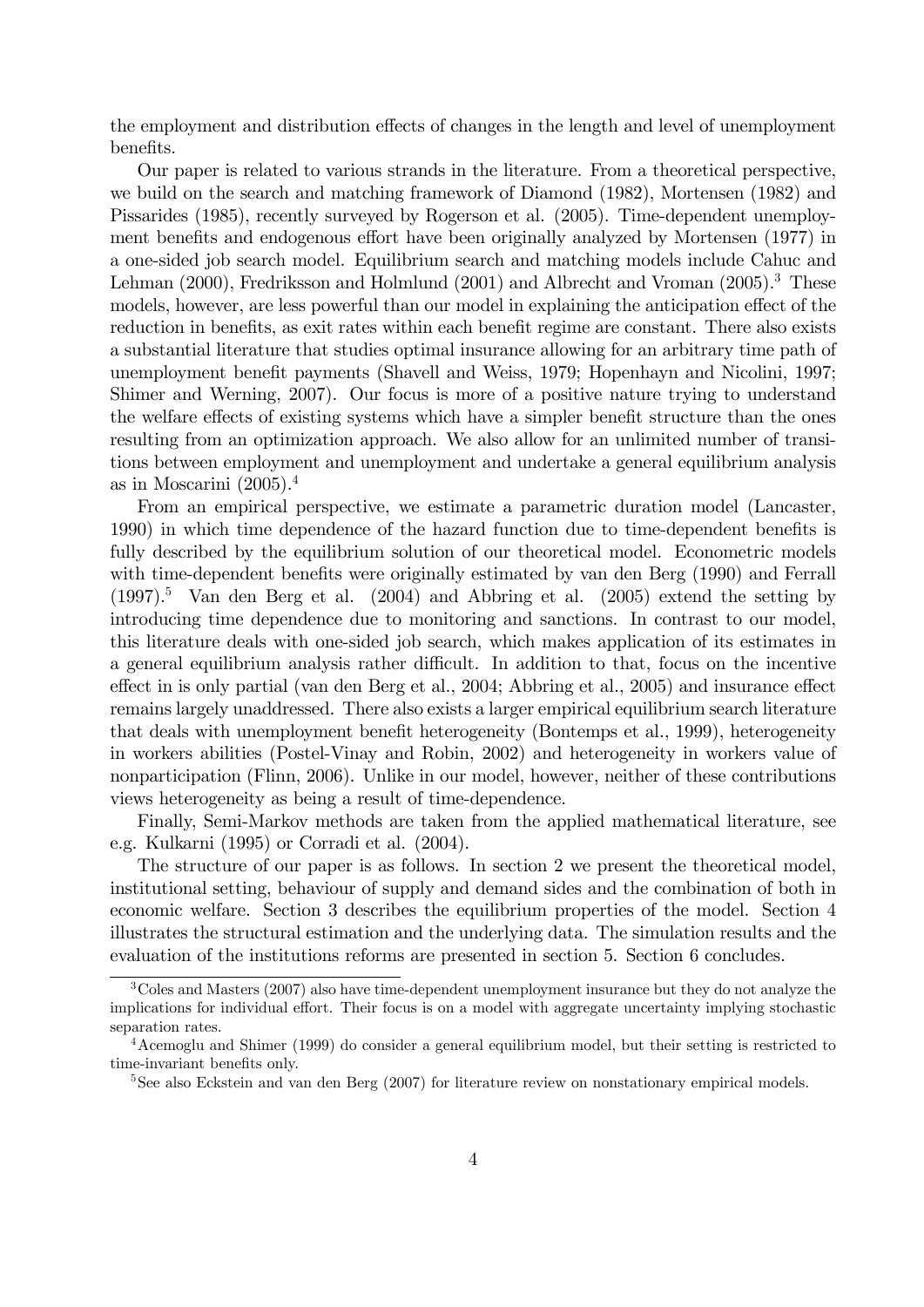# 2 The model

We use a Diamond-Mortensen-Pissarides type matching model and extend it for timedependent unemployment benefits, endogenous effort, risk-averse households and an exogenous search productivity effect. To solve it, we use Semi-Markov tools. The separation rate for jobs is constant and there is no search on the job. We focus on steady states in our analysis.

### 2.1 Production, employment and labour income

The economy has a work force of exogenous constant size N: Employment is endogenous and given by L and the number of unemployed amounts to  $N - L$ . Firms produce under perfect competition on the goods market and each worker-firm match produces output  $A$ , which is constant. The production process of the worker and the firm can be interrupted by exogenous causes which occur according to a time-homogenous Poisson process with a constant arrival rate  $\lambda$ .

Unemployed workers receive UI benefits  $b_1$  and UA benefits  $b_2$ . Benefits are modelled to reflect institutional arrangements in many European countries. One of the most important features is the dependence of UI benefits on the unemployment spell. Empirical work has repeatedly shown (Moffitt and Nicholson, 1982; Blanchard and Wolfers, 2000) that the length of entitlement to unemployment insurance payments plays a crucial role in determining the unemployment rate. Workers with a spell s shorter than  $\bar{s}$  (say one year) receive UI benefits  $b_1$ , afterwards, they receive  $b_2$ ,

$$
b(s) = \begin{cases} b_1 & 0 \le s \le \bar{s} \\ b_2 & \bar{s} < s \end{cases} \tag{1}
$$

We assume  $b_1 > b_2 \geq 0$ . Benefits can be paid either at a fixed level or proportional to previous income.

An unemployed worker finds a job according to a time-inhomogenous Poisson process with arrival rate  $\mu(.)$ . This rate will also be called the job-finding rate, hazard rate or exit rate (into employment). We allow this rate to depend on effort  $\phi(s(t))$  an individual exerts to find a job. Effort today in t depends on the length  $s(t)$  this individual has been spending in unemployment since his last job. The spell increases linearly in time and starts in  $t_0$ where the individual has lost the job, i.e.  $s(t) = t - t_0$ . An individual whose duration of unemployment spell s (t) exceeds the length of entitlement to UI benefits  $\bar{s}$  (i.e.  $s(t) \ge t_0+\bar{s}$ ) will be called a long-term unemployed.

In addition to individual effort, the exit rate will also depend on aggregate labour market conditions and on the "residual search productivity effect". Labour market conditions are captured by labour market tightness  $\theta$  that differs across steady states,  $\theta \equiv V/U$ . We assume that effort and tightness are multiplicative: no effort implies permanent unemployment and no vacancies imply that any effort is in vain. The residual effect is a time (spell s) effect and captures stigma, ranking (Blanchard and Diamond, 1994), unobserved productivity differentials, changes in preferences and attitudes (frustration in search), loss in search productivity, etc., i.e. all effects which imply that exit rates of long-term unemployed differ from exit rates of short-term unemployed. We denote this effect by  $\eta(s)$ . While it can go either way,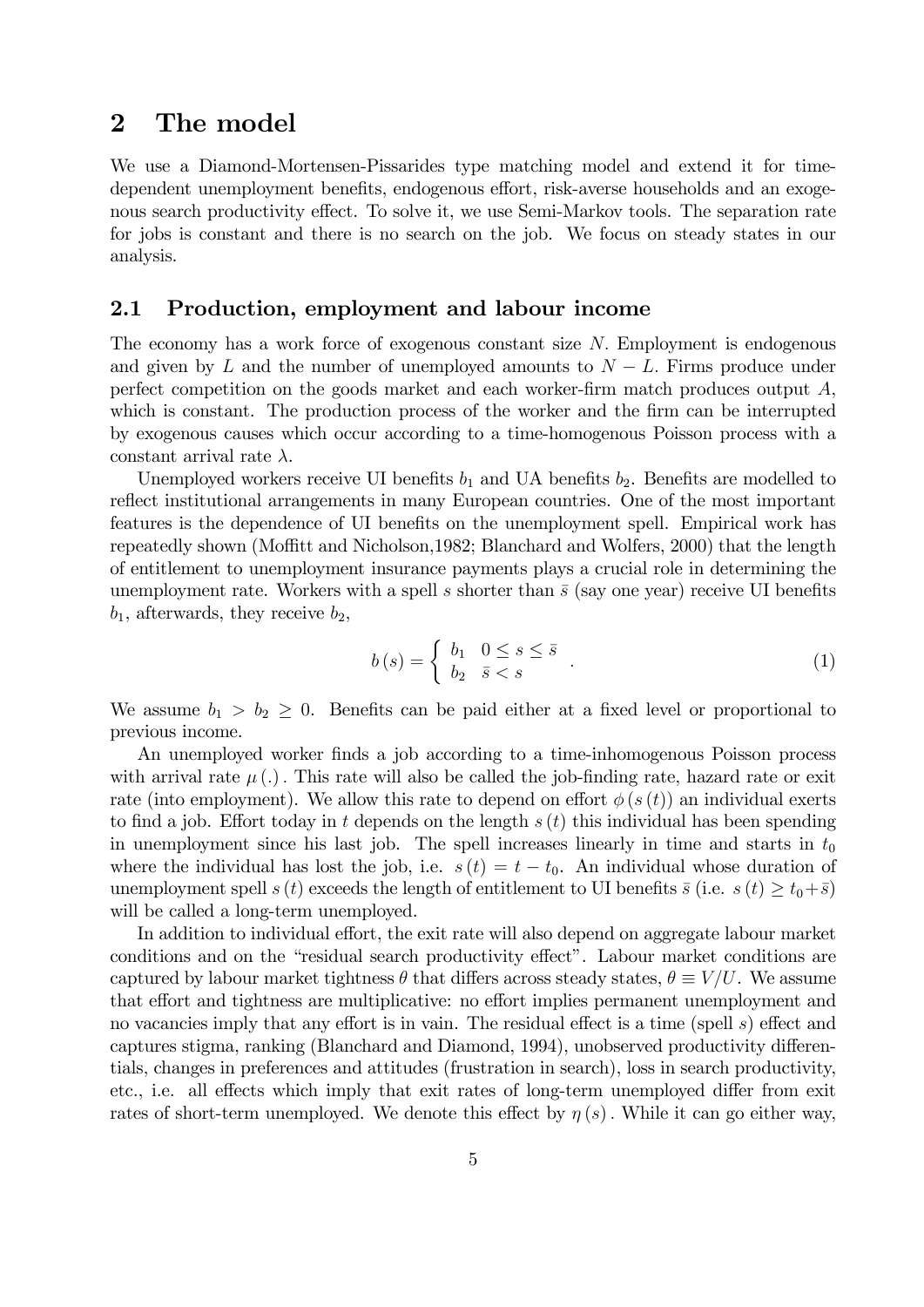empirically, we expect that productivity goes down, i.e.  $\partial \eta(s)/\partial s < 0$ . Hence, in full, the exit rate reads  $\mu(\phi(s(t))\theta, \eta(s))$ .

It is well-known (e.g. Ross, 1996, ch. 2) that the density of unemployment duration when the exit rate is time-varying is given by

$$
f(s) = \mu(\phi(s)\theta, \eta(s)) e^{-\int_0^s \mu(\phi(u)\theta, \eta(u))du}.
$$
 (2)

This density will be crucial later for various purposes including the estimation of model parameters. It is endogenous to the model, as exit rate  $\mu(\phi(s(t))\theta, \eta(s))$  follows from the optimizing behaviour of workers and firms.<sup>6</sup>

Unemployment benefits are financed by a tax rate  $\kappa$  on gross wages such that the net wage is  $w = (1 - \kappa) w^{gross}$ . The budget constraint of the government therefore reads

$$
\kappa \frac{w}{1-\kappa} L = b_1 U_{short} + b_2 U_{long}, \tag{3}
$$

where the number of short- and long-term unemployed adds to the total number of unemployed,  $U_{short} + U_{long} = N - L$ . The government adjusts the wage tax  $\kappa$  such that this holds at each point in time.

The wage is determined by bargaining to which we return below.

# 2.2 Optimal behaviour

#### Households

Households are infinitely lived and do not save. The present value of having a job is given by  $V(w)$  and depends on the current endogenous wage w only. Employed workers enjoy instantaneous utility  $u(w, \psi)$  where  $\psi$  captures disutility from working.<sup>7</sup> The value  $V(w)$  is constant in a steady state as the wage is constant, but differs across steady states. Whenever a worker loses his job, he enters the unemployment benefit system by obtaining insurance payments  $b_1$  for the full length of  $\bar{s}$ . Workers are immediately granted full benefit entitlements, i.e. unemployment payments are not experience rated (see the bargaining setup for further discussion). Hence, the value of being unemployed when just having lost the job is given by  $V(b_1, 0)$  where 0 stands for a spell of length zero. This leads to a Bellman equation for the employed worker of

$$
\rho V(w) = u(w, \psi) + \lambda \left[ V(b_1, 0) - V(w) \right]. \tag{4}
$$

The Bellman equation for the unemployed worker reads

$$
\rho V\left(b\left(s\right),s\right) = \max_{\phi(s)} \left\{ u\left(b\left(s\right),\phi\left(s\right)\right) + \frac{dV\left(b\left(s\right),s\right)}{ds} + \mu\left(\phi\left(s\right)\theta,s\right) \left[V\left(w\right) - V\left(b\left(s\right),s\right)\right] \right\}.
$$
\n(5)

The instantaneous utility flow of being unemployed,  $\rho V(b(s), s)$ , is given by three components. The first component shows the instantaneous utility resulting from consumption of

<sup>6</sup>Also note that due to drop of benefits at  $\bar{s}$ ,  $f(s)$  will have a more general hurdle structure (see Appendix).

 $\tau$ This parameter only serves to contrast search effort of unemployed workers and plays no major role.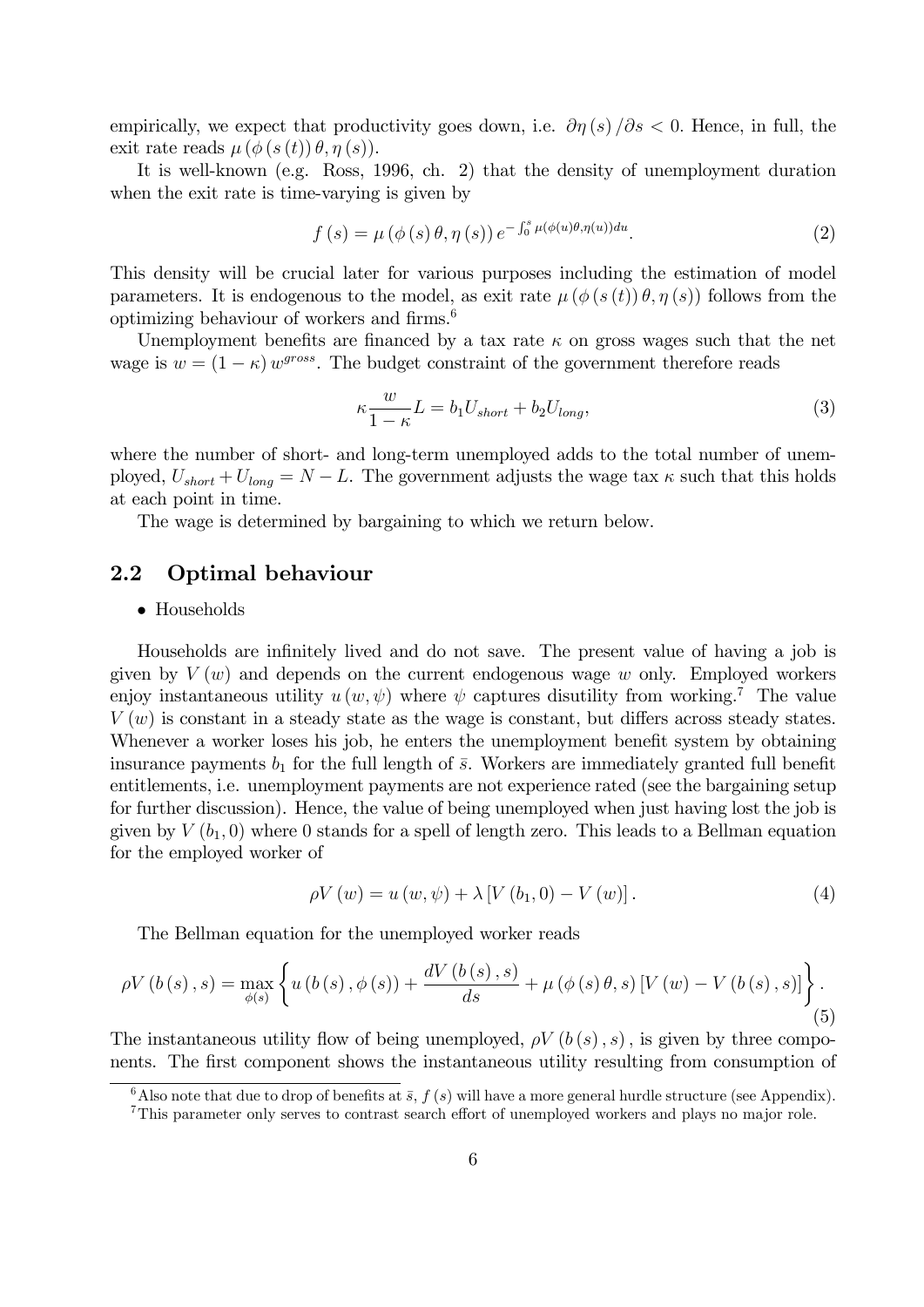$b(s)$  and effort  $\phi(s)$ . The second component is a deterministic change of  $V(b(s), s)$  as the value of being unemployed changes over time. The third component is a stochastic change that occurs at job-finding rate  $\mu(\phi(s) \theta, s)$ . When a job is found, an unemployed gains the difference between the value of being employed  $V(w)$  and  $V(b(s), s)$ .

An optimal choice of effort  $\phi(s)$  for (5) requires

$$
u_{\phi(s)}(b(s), \phi(s)) + \mu_{\phi(s)}(\phi(s)\theta, s)[V(w) - V(b(s), s)] = 0,
$$
\n(6)

where subscripts denote (partial) derivatives. It states that the expected utility loss resulting from increasing search effort must be equal to expected utility gain due to higher effort.

We require that the value of unemployment an instant before becoming a long-term unemployed is identical to the value of being long-term unemployed at  $\bar{s}$ , i.e.

$$
V(b_1, \bar{s}) = V(b_2, \bar{s}).\tag{7}
$$

Firms

The value of a job J to a firm is given by instantaneous profits  $A - w/(1 - \kappa)$ , which is the difference between revenue A and the gross wage  $w/(1 - \kappa)$ , reduced by the risk of being driven out of business

$$
\rho J = A - w/(1 - \kappa) - \lambda J,\tag{8}
$$

where  $\rho$  stands for the interest rate (being identical to the discount rate of households).

Given that individual arrival rates are a functions of the individual unemployment spell, the expected rate of exit out of unemployment is just the mean over individual arrival rates, given the endogenous distribution of the unemployment spell  $f(s)$  from  $(2)$ ,

$$
\bar{\mu} = \int_0^\infty \mu(\phi(s)\theta, \eta(s)) f(s) ds.
$$
\n(9)

As a consequence, the vacancy filling rate is  $\xi(t) \equiv \theta^{-1}\bar{\mu}$ . The value of a vacant job is  $\rho J_0 = -\gamma + \xi(t) [J - J_0]$ . With free entry, the value of holding a vacancy is  $J_0 = 0$ , leading to

$$
J = \gamma \theta / \bar{\mu}.\tag{10}
$$

#### Wages

We let wages be determined by Nash bargaining. We assume that the outcome of the bargaining process is such that workers receive a share  $\beta$  of the total surplus of a successful match  $V(w) - V(b_1, 0) = \beta \left[ J\left(\frac{w}{1 - w}\right)\right]$  $1-\kappa$  $J_0 + V(w) - V(b_1, 0)$ . The total surplus is the gain of the Örm plus the gain of the worker from the match where the latter crucially on the outside option of the worker. The fact that we use  $V(b_1,0)$  as the outside option of the worker means that all workers (even if only working for an instant or, in the limit, if only bargaining) are entitled to full unemployment benefits, i.e.  $b_1$  over the full length  $\bar{s}$  and  $b_2$ for  $s > \overline{s}$ . An alternative would consist in specifying  $V(b(s), s)$  as the outside option: if the bargain fails, the unemployed worker remains unemployed and continues to receive benefits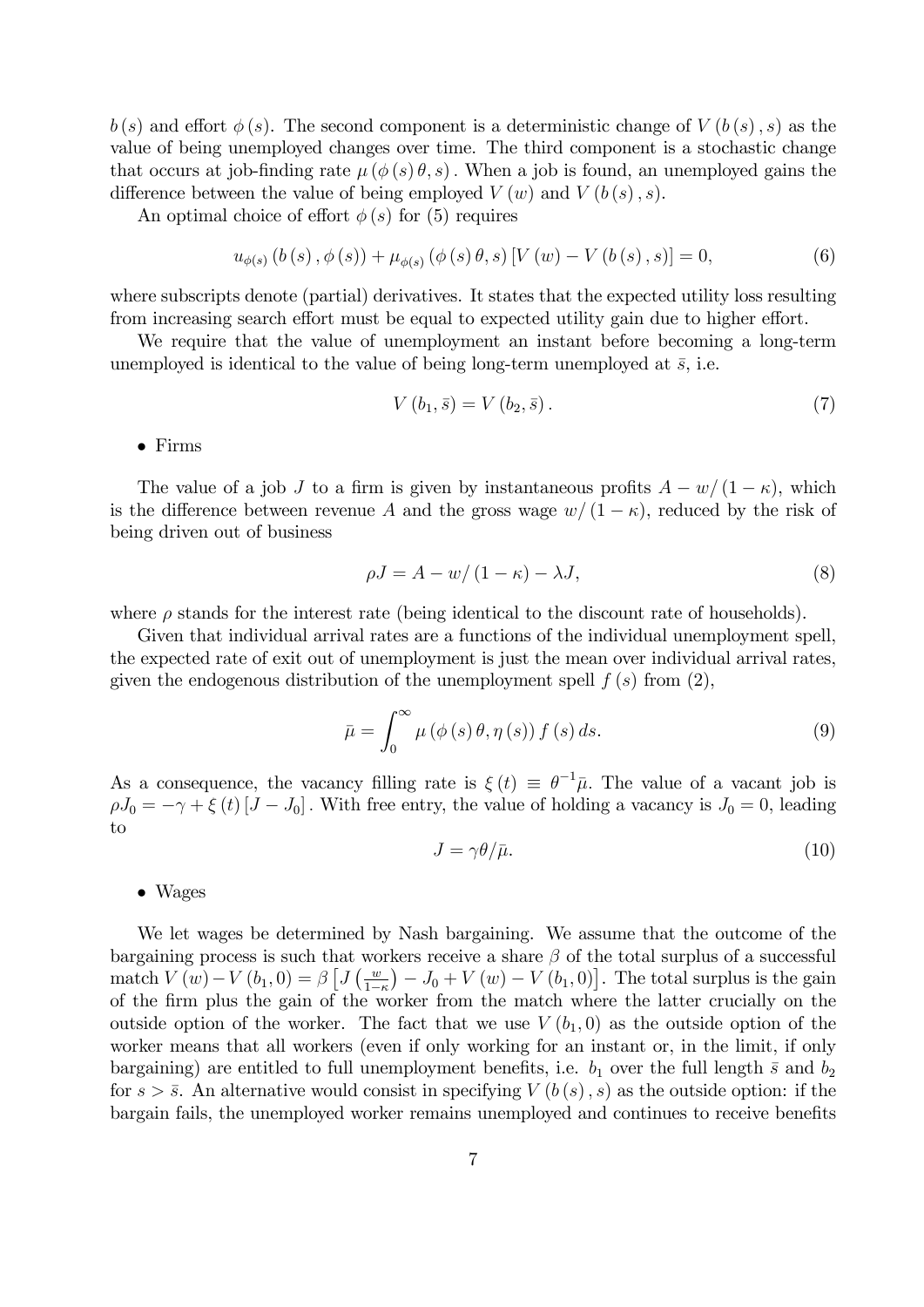he received before the unsuccessful bargaining. This would be theoretically interesting as an endogenous wage distribution would arise (see e.g. Albrecht and Vroman, 2005) where the distinguishing determinant across workers is the previous unemployment spell.<sup>8</sup>

Following the steps as in Pissarides (1985), we end up with a generalized wage equation that reads (see app. B.6)

$$
(1 - \beta) u(w) + \beta \frac{w}{1 - \kappa} = (1 - \beta) u(b_1, \phi(0)) + \beta [A + \theta \gamma]. \tag{11}
$$

The left hand side corresponds to what in models with risk-neutrality and without taxation is simply the wage rate. So, with  $u(w) = w$  and  $\kappa = 0$  we would obtain just w on the left. The tax rate, that appears as the term  $w/(1 - \kappa)$ , results from the instantaneous profit of a firm (8) which needs to pay a gross wage of  $w/(1 - \kappa)$ . The right hand side is a simple generalization of the standard wage equation of Pissarides (1985). Instead of benefits for the unemployed (which we would find on the right for risk-neutral households and no timedependence of effort), we have instantaneous utility from being unemployed. The impact of the production side is unchanged when compared to the standard wage equation.

Instead of specifying the outside option differently, one could also allow for strategic bargaining. Many recent papers have used strategic bargaining either for the reason that payo§ change over time implies that Nash bargaining would correspond to myopic behaviour (Coles and Wright, 1998; Coles and Muthoo, 2003), or that a careful analysis of on-the-job search makes strategic bargaining more appropriate (Cahuc, Postel-Vinay and Robin, 2006) or that unemployment does not have such a strong effect on bargaining as generally thought (Hall and Milgrom,  $2008$ ).<sup>9</sup> Given that we want to focus here on the direct incentive effects of non-stationary unemployment benefits on search effort, we "switch off" the strategic channel and leave this for future work.

# 2.3 Welfare

When we evaluate unemployment policies, we take all agents in our economy into account. There are workers with value  $V(w)$ , the unemployed with value  $V(b(s), s)$  depending on their spell  $s$  and firms with value  $J$ . When we want to compare one policy to another, we look at output, employment, individual effects and overall welfare. We obtain a social welfare function by aggregating - similarly to Hosios (1990) - over all these welfare levels in a standard Bentham-type utilitarian way,<sup>10</sup>

$$
\Omega = L \left[ V \left( w \right) + J \right] + \left( N - L \right) \left( \int_0^{\bar{s}} V \left( b_1, s \right) f \left( s \right) ds + \int_{\bar{s}}^{\infty} V \left( b_2, s \right) f \left( s \right) ds \right). \tag{12}
$$

 $8$ Our assumption that all workers, even if they have worked only for a second, are entitled to  $b<sub>1</sub>$  for the full period of length  $\bar{s}$  is identical to saying that benefit payments are not experience rated. While the absence of experience rating is generally distorting the firms decision to lay off workers (see e.g. Mongrain and Roberts, 2005), this does not play a role in our setup as the separation rate is exogenous. It would be interesting to study the impact of endogenous separation decisions but we leave this for future research.

<sup>9</sup>Coles and Masters (2004) analyse wage setting by strategic bargaining in a matching setup with nonstationary unemployment benefits. They do not consider endogenous search intensity, however.

<sup>&</sup>lt;sup>10</sup>Dividing by N gives expected utility of a worker "thrown into" this economy from behind some "veil of ignoranceî. Higher social welfare is therefore identical to higher expected utility. One could therefore equilvalently ask in which economy such a worker would like to land.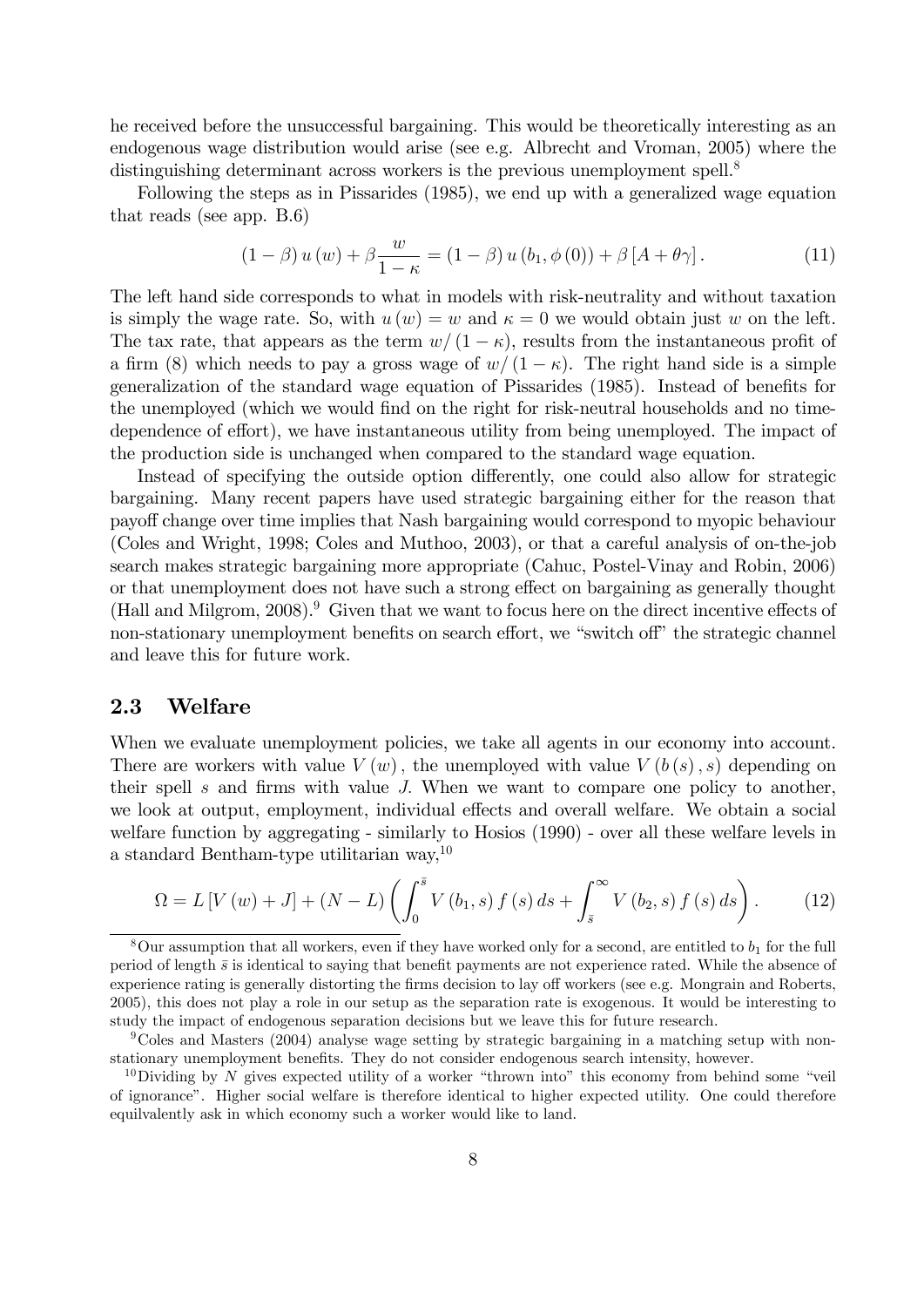Social welfare is given by the number  $L$  of employed workers/firms times their welfare plus the number of unemployed workers  $N - L$  times the average welfare of an unemployed. This average is obtained by integrating over all spells s, where  $f(s)$  is the endogenous density (2), with exit rates  $\mu (\phi(s) \theta, \eta(s))$  that follow from the steady state solution of the model, and the  $V(b_i, s)$  are the values of being unemployed with a spell s and benefit payments  $b_i$ from  $(1)$ .

# 3 Equilibrium properties

# 3.1 Individual (un)employment probabilities

In models with constant job-finding and separation rates, the unemployment rate can easily be derived by assuming that a law of large numbers holds. Aggregate employment dynamics can then be described by  $L = \mu [N - L] - \lambda L$  which allows to compute unemployment rates. With spell-dependent effort, individual arrival rates  $\mu$  (.) are heterogeneous and employment dynamics need to be derived using techniques from the literature on Semi-Markov or renewal processes, e.g. Kulkarni (1995) or Corradi et al. (2004).

The generalization of Semi-Markov processes compared to continuous time Markov chains consists in allowing the transition rate from one state to another to depend on the time an individual has spent in the current state. We apply this here and let the transition rate from unemployment to employment depend on the time s the individual has been unemployed. Hence, switching from a constant job-finding rate  $\mu$  to a spell-dependent rate  $\mu(s)$  implies switching from Markov to Semi-Markov processes. Processes are called "semi" as the historydependence of the job finding rate  $\mu(s)$  is not Markov. Processes are still called "Markov" as once an individual has found a job, history no longer counts. This is also why these processes are called renewal processes: whenever a transition to a new state occurs, the system starts from the scratch, it is "renewed" and history vanishes.

We start by looking at individual employment probabilities. Let  $p_{ij}(\tau, s(t))$  describe the probability with which an individual, who is in state i (either  $e$  for employed or  $u$  for unemployed) today in t, will be in state  $j \in \{e, u\}$  at some future point in time  $\tau$ , given that his current spell is now  $s(t)$ . These expressions read, starting with  $s(t) = 0$  and taking into account that the separation rate  $\lambda$  remains constant (see app. A.3),

$$
p_{uu}(\tau,0) = e^{-\int_t^{\tau} \mu(s(y))dy} + \int_t^{\tau} e^{-\int_t^{\tau} \mu(s(y))dy} \mu(s(v)) p_{eu}(\tau - v) dv,
$$
 (13a)

$$
p_{eu}(\tau) = \int_{t}^{\tau} e^{-\lambda [v-t]} \lambda p_{uu}(\tau - v, 0) dv.
$$
 (13b)

Expressions for complementary transitions are given by  $p_{ue}(\tau) = 1 - p_{uu}(\tau)$  and  $p_{ee}(\tau) =$  $1 - p_{eu}(\tau)$ , respectively.

These equations have a straightforward intuitive meaning. Consider first the case of  $\tau$ being not very far in the future. Then all integrals (for  $\tau = t$ ) are zero and the probability of being unemployed at  $\tau$  is, if unemployed at t, one from (13a) and, if employed at t, zero from (13b). For a  $\tau > t$ , the part  $e^{-\int_t^{\tau} \mu(s(y))dy}$  in (13a) gives the probability of remaining in unemployment for the entire period from  $t$  to  $\tau$ . An individual unemployed today can also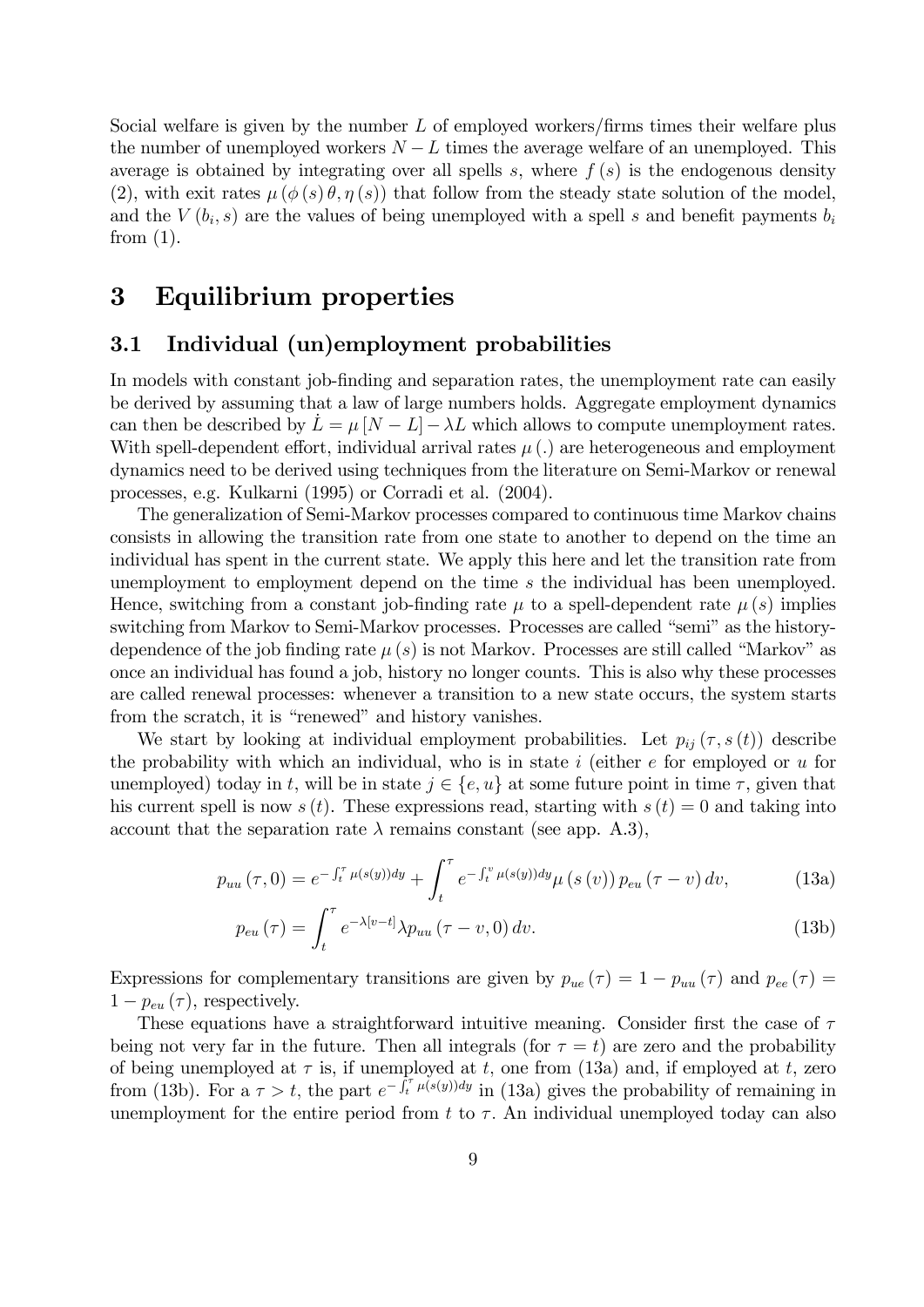be unemployed in the future if he remains unemployed from  $t$  to  $v$  (the probability of which is  $e^{-\int_t^v \mu(s(y))dy}$ , loses the job in v (which requires multiplication with the exit rate  $\mu(s(v))$ ) and then moves from employment to unemployment again over the remaining interval  $\tau - v$ (for which the probability is  $p_{eu}(\tau - v)$ ). As this path is possible for any v between t and  $\tau$ , the densities for these paths are integrated. The sum of the probability of remaining unemployed all of the time and of finding a job at some  $v$  but being unemployed again at  $\tau$  gives then the overall probability  $p_{uu}(\tau,0)$  of having no job in  $\tau$  when having no job in t. Note that there can be an arbitrary number of transitions in and out of employment between  $v$  and  $\tau$ . The interpretation of (13b) is similar. The probability of remaining employed from t to v is simpler,  $e^{-\lambda[v-t]}$ , as the separation rate  $\lambda$  is constant.

As we can see, these equations are interdependent: The equation for  $p_{uu}(\tau)$  depends on  $p_{eu}(\tau - v)$  and the equation for  $p_{eu}(\tau)$ , in turn, depends on  $p_{uu}(\tau - v)$ . Formally speaking, these equations are integral equations, sometimes called Volterra equations of the first type (13b) and of the second type (13a). Integral equations can sometimes be transformed into differential equations, which will simplify their solution in practice. In our case, however, no transformation into differential equations is known.

After having computed the probability of being unemployed in  $\tau$  when being unemployed in t for individuals that just became unemployed in  $t$ , i.e. who have a spell of length  $s(t) = 0$ , we will need an expression for  $p_{uu}(\tau, s(t))$ . This means, we will need the transition probabilities for individuals with an arbitrary spell  $s(t)$  of unemployment. Luckily, given the results from (13a and b), this probability is straightforwardly given by

$$
p_{uu}(\tau, s(t)) = e^{-\int_t^{\tau} \mu(s(y))dy} + \int_t^{\tau} e^{-\int_t^{\tau} \mu(s(y))dy} \mu(s(v)) p_{eu}(\tau - v) dv.
$$
 (14)

An unemployed with spell s  $(t)$  in t has different exit rates  $\mu(s(y))$  which, however, are known from our analysis of optimal behaviour at the individual level. Hence, only the integrals in (14) are different, the probabilities  $p_{eu}(\tau - v)$  can be taken from the solution of (13a and b).

# 3.2 Aggregate unemployment

Given our finding in (13) and (14) on  $p_{eu}(\tau)$  and  $p_{uu}(\tau,s(t))$ , we can now compute the expected number of unemployed for any distribution of spell  $F(s)$ ,

$$
E_t[N - L_{\tau}] = [N - L_t] \int_0^{\infty} p_{uu}(\tau, s(t)) dF(s(t)) + p_{eu}(\tau) L_t.
$$
 (15)

Starting at the end of this equation, given there are  $L_t$  employed workers in t, the expected number of unemployed workers at some future point  $\tau$  out of the group of those currently employed in t is given by  $p_{eu}(\tau) L_t$ . Again, one should keep in mind that the probability  $p_{eu}(\tau)$  allows for an arbitrary number of switches between employment and unemployment between t and  $\tau$ , i.e. it takes the permanent turnover into account.

For the unemployed, we compute the mean over all probabilities of being unemployed in the future, if unemployed today, by integrating over  $p_{uu}(\tau, s(t))$  given the current distribution  $F(s(t))$ . Multiplying this by the number of unemployed today,  $N - L_t$ , gives us the expected number of unemployed at  $\tau$  out of the pool of unemployed in t. The sum these two expected quantities gives the expected number of unemployed at some future point  $\tau$ .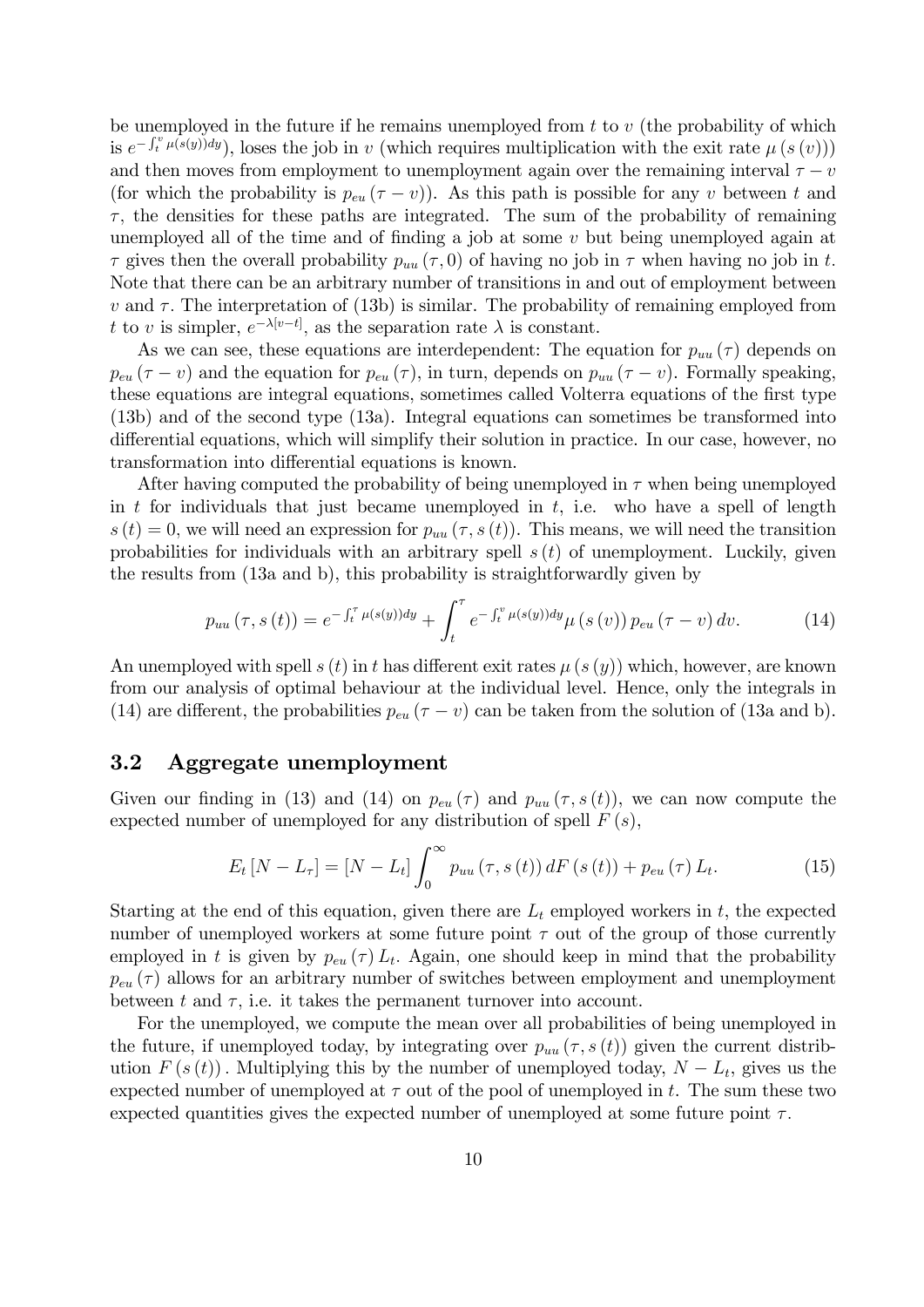The expected unemployment rate at  $\tau$  is simply the expression (15) divided by N. When we focus on a steady state, we let  $\tau$  approach infinity. In order to obtain a simple expression for the aggregate unemployment rate and to show the link to the textbook expression, we assume a pure idiosyncratic risk model where micro-uncertainty cancels out at the aggregate level. Hence, we assume a law of large numbers holds and the population share of unemployed workers equals the average individual probability of being unemployed. This "removes" the expectations operators, so that (15) for a steady state becomes  $N - L$  $=[N-L]\int_0^\infty p_{uu}(s(t)) dF(s(t)) + p_{eu}L$ . We have replaced  $L_\tau = L_t$  by the steady state employment level L and the individual probabilities by the steady state expressions  $p_{uu}(s(t))$ and  $p_{eu}$ . The probability  $p_{eu}$  is no longer a function of  $\tau$  as this probability will not change in steady state, while there will always be a distribution of  $p_{uu}(s)$ , even in steady state.

Solving for the unemployment rates gives

$$
\frac{U}{N} = \frac{p_{eu}}{p_{eu} + \left[1 - \int_0^\infty p_{uu}(s(t)) dF(s(t))\right]} = \frac{p_{eu}}{p_{eu} + \int_0^\infty p_{ue}(s(t)) dF(s(t))},\tag{16}
$$

where the second expression is more parsimonious. If we assumed a constant job arrival rate here, we would get  $p_{eu} = p_{uu} = \lambda/(\lambda + \mu)$  and  $p_{ue} = \mu/(\lambda + \mu)$ . Inserting this into our steady state results would yield the standard expression for the unemployment rate,  $U/N = \lambda / (\lambda + \mu)$ . In our generalized setup, the long-run unemployment rate is given by the ratio of individual probability  $p_{eu}$  to be unemployed when employed today divided by this same probability plus  $1 - \int_0^\infty p_{uu}(s(t)) dF(s(t))$ .

### 3.3 Functional forms and steady state

For estimation purposes and for the numerical solution, we need functional forms for the instantaneous utility function and for the arrival rate. We assume that the instantaneous utility function of an unemployed worker used e.g. in (5) is

$$
u(b(s), \phi(s)) = \frac{b(s)^{1-\sigma}}{1-\sigma} - \phi(s).
$$
 (17)

Effort is measured in utility terms. The utility function of an employed worker has the same structure only that consumption is given by w and effort is the constant  $\psi$ .

The arrival rate of jobs  $\mu (\phi (s) \theta, \eta (s))$  is assumed to obey

$$
\mu(\phi(s)\theta, \eta(s)) = \eta(s) [\phi(s)\theta]^{\alpha}, \quad \text{with } \eta(s) = \eta_1 e^{-\delta_j[s-\bar{s}]} + \eta_2.
$$
 (18)

If one interprets  $\eta(s)$  as a productivity of search, one can look at the expression for  $\mu(s)$  like at a production function. Input factors are effort  $\phi(s)$  and vacancies per unemployed worker  $\theta$ . With  $0 < \alpha < 1$ , inputs have decreasing returns. Effort  $\phi(s)$  follows from behaviour of households and labour market tightness  $\theta$  is the result of free entry and exit into the creation of vacancies. Search productivity is an exogenous function of the unemployment spell s. For estimation purposes below, we allow the productivity effect to change at different (depreciation) rates  $\delta_j$ , depending on whether individuals receive UI payments  $b_1$  or UA payments  $b_2$ . We also allow parameters to take any sign in the estimation procedure. From a theoretical perspective, however, we would expect all parameters  $\eta_j$  and  $\delta_j$  to be positive.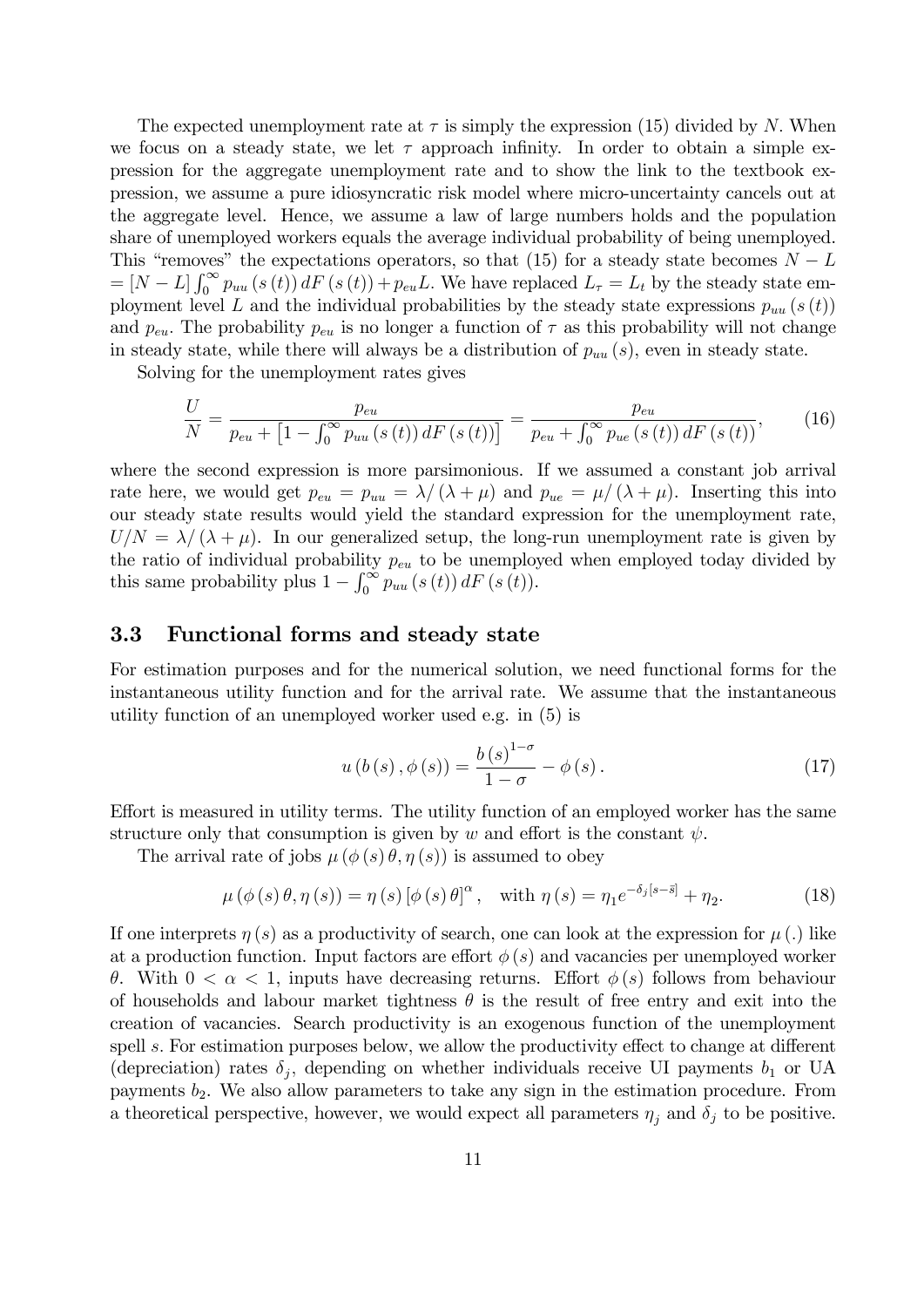This would imply that the productivity falls in the spell s and approaches the constant  $\eta_2 > 0$ . For a worker who has just lost his job, it is higher and given by  $\eta(s) = \eta_1 e^{\delta_j s} + \eta_2 > \eta_2$ . Note that even if depreciation rates differ from the UI to the UA phase, search productivity is continuous at  $\bar{s}$  and given by  $\eta_1 + \eta_2$ .

In a steady state, all aggregate variables are constant and there will be a stationary distribution for unemployment spells. The solution of the steady can most easily be found in two steps. Taking the wage w and labour market tightness  $\theta$  as exogenous, one can use expressions related to the unemployed for effort, the value of being unemployed and the value of a job,  $\phi(b(s), s)$ ,  $V(b(s), s)$  and  $V(w)$ . Once these quantities are known, one can use the remaining equations of the model to solve for the wage rate and tightness, w and  $\theta$ . In doing so, all other endogenous variables (exit rate  $\mu(s)$  and the implied density  $f(s)$ , instantaneous utilities  $u(.)$ , the tax rate  $\kappa$ , individual employment probabilities  $p_{uu}$ ,  $p_{eu}$  and the implied number of short- and long-term unemployed and the unemployment rate  $U/N$ , the number of vacancies, the value function J for the firm and social welfare  $\Omega$ ) are determined as well. Appendix A.2 provides an explicit presentation of all equations (which above in the model description are given implicitly) and describes the solution procedure.

# 4 Structural estimation

# 4.1 Stylized facts

The model is estimated using the data from the German Socio-Economic Panel (GSOEP).<sup>11</sup> Before we do so, we would like to see whether it is able to match central stylized facts. As our focus is on the exit rates, which are key to understanding incentives resulting from changes in unemployment benefits, we need to make sure that our model is flexible enough to replicate the most important features of exit behaviour observed in the data. These features are shown in Figure 2.



Figure 1 Non-parametric hazard functions

 $11$ GSOEP is a panel survey of individuals held on the annual basis by the Deutsche Institut für Wirtschaftsforschung (Berlin). See Appendix for more information about the data.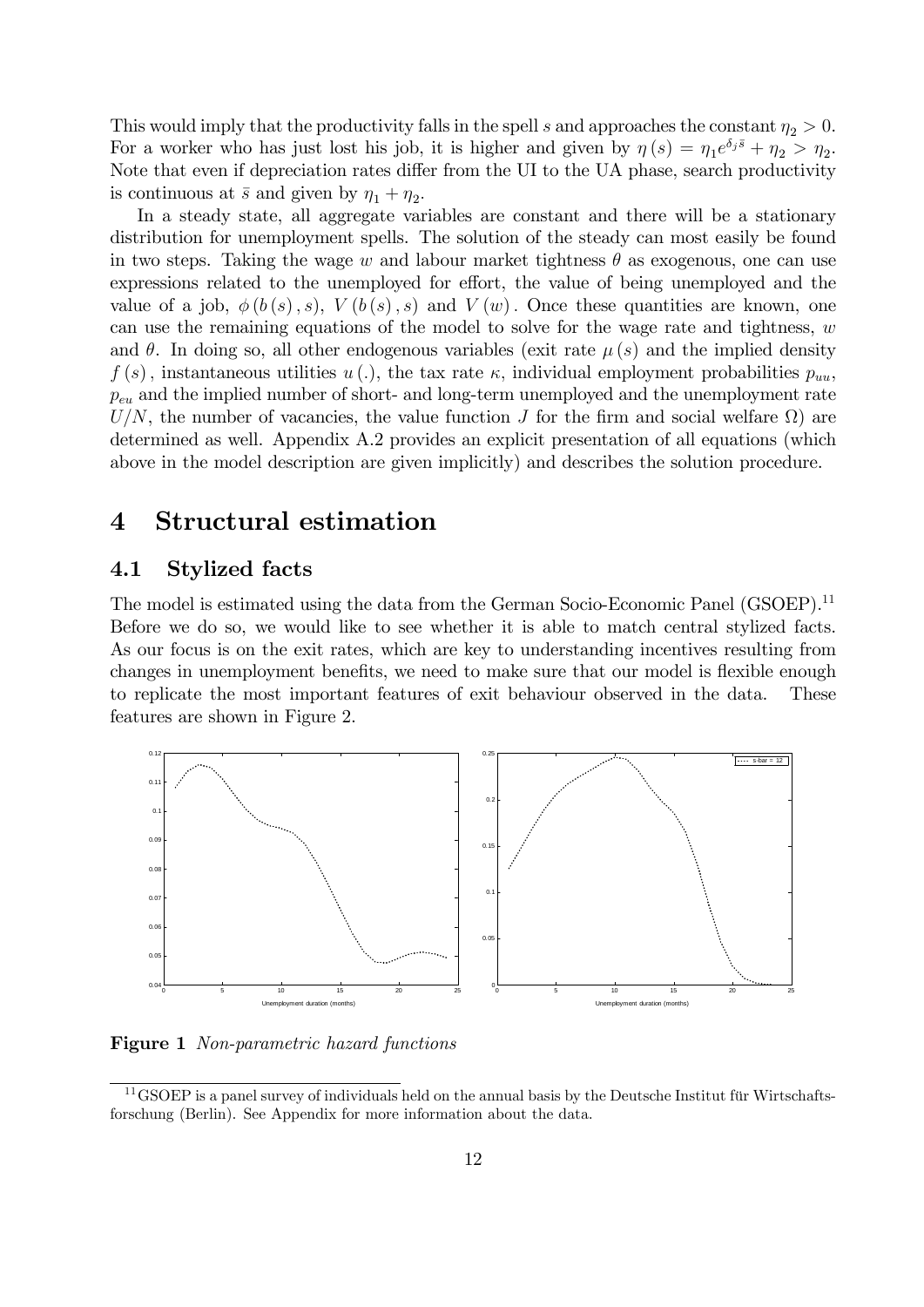The left panel of Figure 2 plots a non-parametric estimate of the hazard function for the entire sample of unemployment durations.<sup>12</sup> This non-parametric hazard has a clear nonmonotonic behaviour. Starting form the 6th month of unemployment duration changes in the speed of decline as well as local maxima are induced by multiplicity of entitlement lengths  $\bar{s}$  and largely correspond to each and every value of  $\bar{s}$ , i.e. the time point at which benefits drop. This is further confirmed by the estimated non-parametric hazard for a subsample of individuals with  $\bar{s} = 12$  (which is the case for approx. 50% of our observations) shown in the right panel.

Thus the individual exit rate derived from the theoretical model must have at least two characteristics, namely: a) steady increase before the expiration of entitlement (as in Mortensen, 1977), and b) steady decrease thereafter (as in Heckman and Borjas, 1980). Our theoretical exit rates are broadly consistent with both. When we assume that there is no effect other than that of benefits and tightness, i.e.  $\eta(s)$  is constant in (18) due to  $\delta_j = 0$  (no stigma), our model predicts exit rates that increase before  $\bar{s}$ . If  $\delta_j$  is very high, exit rates fall over time. For intermediate values of  $\delta_j$ , we get a non-monotonic behaviour and exit rates increase before  $\bar{s}$  and fall subsequently, featuring peak at  $\bar{s}$ . We are therefore confident that our theoretical exit rates are sufficiently flexible for a successful estimation of the model.

### 4.2 Econometric model

#### • Specification

Estimation of model parameters uses a part of the numerical solution method for the steady state. As described in app. A.2, for a given wage  $w$  and vacancy to unemployment ratio  $\theta$ , individual effort over the unemployment spell can be computed. Using individual survey data implies that the wage w for each individual is known and the corresponding  $\theta$  can be taken from macro data. Individual effort can therefore be computed and model parameters can be estimated without specifying the wage setting mechanism. If we used linked employeremployee data, the model could be estimated by using the observable productivity data. This would allow us to estimate the bargaining power parameter  $\beta$  as well. For the rest of the parameters unrelated to wage setting mechanism, however, both approaches must be equivalent (assuming that wage setting in the second one is correctly specified). Further, computing the steady state solution suggests that estimation with given wage and tightness is faster by a factor of at least 4 or 5.

Computing individual effort simultaneously provides exit rates  $\mu_1(s_i; \boldsymbol{\xi})$  and  $\mu_2(s_i; \boldsymbol{\xi})$ , i.e. before and after expiration of entitlement respectively. Since the data are sampled as a flow of entrants into unemployment and employment, exit rates contain all information necessary for the construction of the likelihood function. Our data consist of three types of unemployed individuals:

a) Individuals who enter unemployment with the right to claim unemployment insurance (UI) beneÖts and exit unemployment before the expiration of entitlement period

 $12$ See Tanner and Wong (1983) for the definition of the estimator and consistency proof. We use Gaussian kernel. Optimal bandwith is estimated by cross-validation discussed in Tanner and Wong (1984).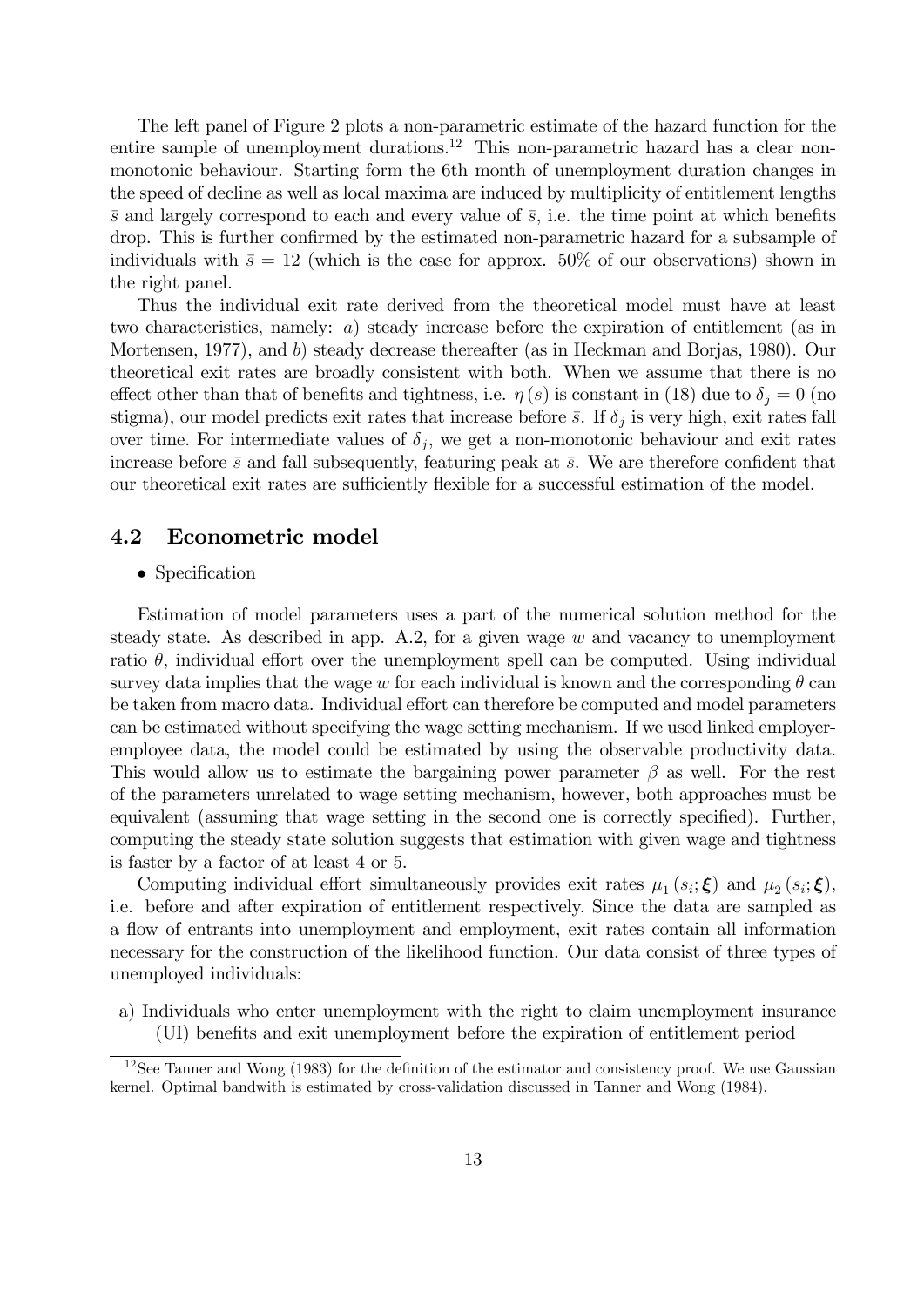- b) Individuals who enter unemployment with the right to claim UI benefits, fail to find a job before entitlement expires, transit to a lower unemployment assistance (UA) benefits and exit unemployment (or not) only after the expiration of entitlement
- c) Individuals who do not have the right to claim UI benefits and enter unemployment receiving lower UA benefits from the very beginning (if at all)

Let  $\xi$  denote the vector of parameters to estimate, i.e.  $\xi = \{\lambda, \alpha, \sigma, \eta_j, \delta_j\}_{j=1,2}^{3}$ . Furthermore let  $l_i$  define the length of previous/current individual job. Keeping in mind that job loss is governed by a homogeneous Poisson process with rate  $\lambda$ , which implies exponential distribution of the length of the job spell, we get the following log-contributions for the above types of individuals

a) : 
$$
\ln \ell_i(\boldsymbol{\xi}) = d_{j,i} \ln \lambda - \lambda l_i + d_{u,i} \ln \mu_1(s_i; \boldsymbol{\xi}) - \int_0^{s_i} \mu_1(u; \boldsymbol{\xi}) du
$$
 (19a)  
b) :  $\ln \ell_i(\boldsymbol{\xi}) = d_{i,i} \ln \lambda - \lambda l_i$ 

$$
\ln \ell_i(\boldsymbol{\xi}) = d_{j,i} \ln \lambda - \lambda l_i
$$

$$
- \int_0^{\bar{s}_i} \mu_1(u;\boldsymbol{\xi}) du + d_{u,i} \ln \mu_2(s_i;\boldsymbol{\xi}) - \int_{\bar{s}_i}^{s_i} \mu_2(u;\boldsymbol{\xi}) du \qquad (19b)
$$

$$
c) \quad : \quad \ln \ell_i \left( \boldsymbol{\xi} \right) = d_{j,i} \ln \lambda - \lambda l_i + d_{u,i} \ln \mu_2 \left( s_i; \boldsymbol{\xi} \right) - \int_0^{s_i} \mu_2 \left( u; \boldsymbol{\xi} \right) du, \tag{19c}
$$

where  $d_{u,i}$  is an indicator variable such that  $d_{u,i} = 1$  if unemployment spell is uncensored and  $d_{j,i}$  is an indicator variable such that  $d_{j,i} = 1$  if job spell is uncensored. Finally, the log-contribution of entrants to employment is simply

$$
\ln \ell_i \left( \boldsymbol{\xi} \right) = d_{j,i} \ln \lambda - \lambda l_i \tag{19d}
$$

 $\bullet$  Identification

Absence of analytical solutions for the structural exit rates  $\mu_1(s_i;\boldsymbol{\xi})$  and  $\mu_2(s_i;\boldsymbol{\xi})$  prevents us from obtaining any analytical result on the identifiability of a general model described by  $\xi$  as above. However, even a medium size numerical analysis shows that the model which allows both  $\alpha$  and  $\sigma$  vary free is not identifiable. This holds for different shapes of the residual effect  $\eta(s)$ , including the constant one. Therefore we are to consider two different lines of specification,

(i): 
$$
\alpha = 1/2, 0 < \sigma < 1
$$
 and  
(ii):  $0 < \alpha < 1, \sigma = 1/2$ ,

the rest being equal.

As to the rest of the parameters,  $\lambda$  is always identified from job duration data. Given the fixed residual effect,  $\sigma$  in (i) and  $\alpha$  in (ii) are always identified as unique shape parameters of the hazard function. Introduction of a time dependent residual effect implies identification bounds for  $\sigma$  and  $\alpha$  which will depend on the shape of  $\eta(s)$ . Finally, even if identifiable under fairly general forms of  $\eta(s)$ , the more parsimonious is the specification of  $\eta(s)$ , the better is

<sup>&</sup>lt;sup>13</sup>As typical for the majority of empirical search models, we impose  $\rho$  exogenously. The rate of time preference is set to 0.003, which corresponds to annual rate of  $3.7\%$ .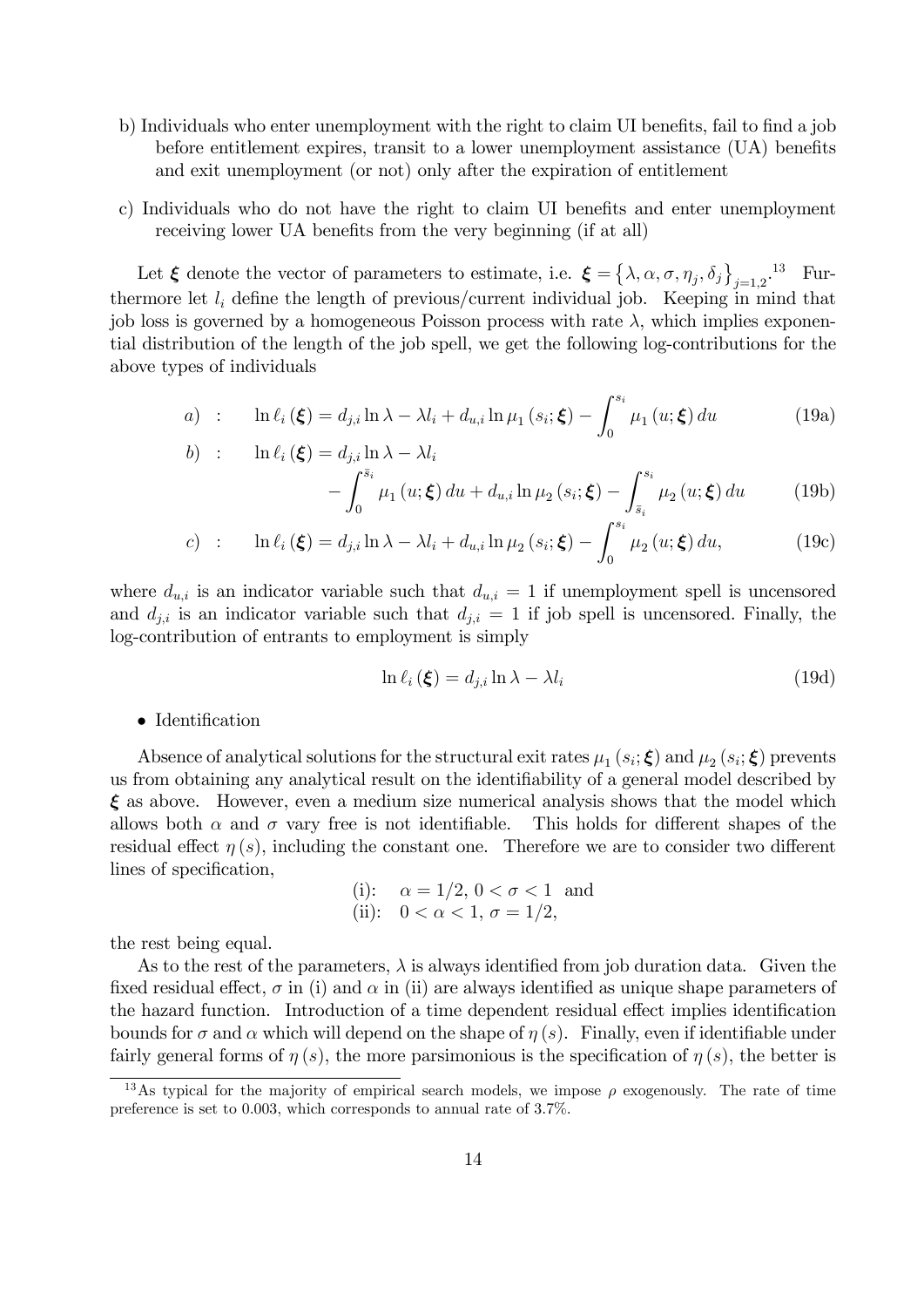the numerical performance of the model. Extensive exploratory analysis of functional forms for  $\eta(s)$  has led us to the following choices

$$
(i) : \eta(s) = \eta \left[ 1 + e^{-\delta s} \right], \forall s \tag{20}
$$

$$
(ii) \quad : \quad \eta(s) = \begin{cases} 2\eta, \ s \le s \\ \eta \left[ 1 + e^{-\delta[(s-\bar{s})]} \right], \ s > \bar{s} \end{cases} \tag{21}
$$

These choices insure well-behaved and at the same time best fitting models. All other extensions of  $(20)$ - $(21)$  either converge to the above forms or fail. It is to be noted, however, that the best shape of the residual effect is a purely data-specific issue and so should differ on a case by case basis.

#### 4.3 **Estimation results**

#### $\bullet$  Model selection

Given the above discussion we estimate three different models. Model 1 is the baseline model with  $\alpha = 1/2$ , and constant  $\eta$ , which assumes pure benefit/tightness effect. Model 2 is the model with unrestricted  $\sigma$  and the residual effect as in (20). Model 3 is a model with unrestricted  $\alpha$  and the residual effect as in (21).

|           | Model 1     |                | Model 2     |                  | Model 3     |           |
|-----------|-------------|----------------|-------------|------------------|-------------|-----------|
| Param.    |             | Coeff. p-Value |             | Coeff. p-Value   | Coeff.      | p-Value   |
|           |             |                |             |                  |             |           |
| $\lambda$ | 0.0140      | $0.0000*$      | 0.0141      | $0.0000*$        | 0.0142      | $0.0000*$ |
| $\sigma$  | 0.1507      | 0.1249         | 0.1835      | $0.0774^{\circ}$ |             |           |
| $\eta$    | 0.0085      | $0.0165*$      | 0.0053      | $0.0128*$        | 0.0422      | $0.0000*$ |
| $\delta$  |             |                | 0.0571      | $0.0000*$        | 0.0983      | $0.0432*$ |
| $\alpha$  |             |                |             |                  | 0.1904      | $0.0224*$ |
| $log-L$   | $-3187.278$ |                | $-3171.318$ |                  | $-3162.242$ |           |

\* and  $\frac{1}{2}$  denote significance at 5% and 10% levels, respectively p-Values for one-sided test  $H_a: \xi_k > 0$ 

| Specification |               |      |                                                                                                        | Model selection                       |      |         |
|---------------|---------------|------|--------------------------------------------------------------------------------------------------------|---------------------------------------|------|---------|
|               | $\alpha$      |      | $\eta(s)$                                                                                              |                                       | Test | p-Value |
| M 1           | 0.5           | free |                                                                                                        | <i>M 2 vs M 1</i> LRT: $\chi^2_{(1)}$ |      | 0.0000  |
|               | $M220.5$ free |      | $\eta\left[1+e^{-\delta s}\right]$                                                                     | $M \; 3 \; vs \; M \; 2$ Vuong '89    |      | 0.0554  |
|               |               |      | <i>M 3</i> free 0.5 $\begin{cases} 2\eta \\ \eta [1+e^{-\delta[s-\bar{s}]}] & s > \bar{s} \end{cases}$ |                                       |      |         |

### **Table 1** *Estimation results*

Estimation results for all models are reported in Table 1. The corresponding hazard rates predicted for an individual with average sample characteristics and average duration of entitlement right are plotted in fig. 2.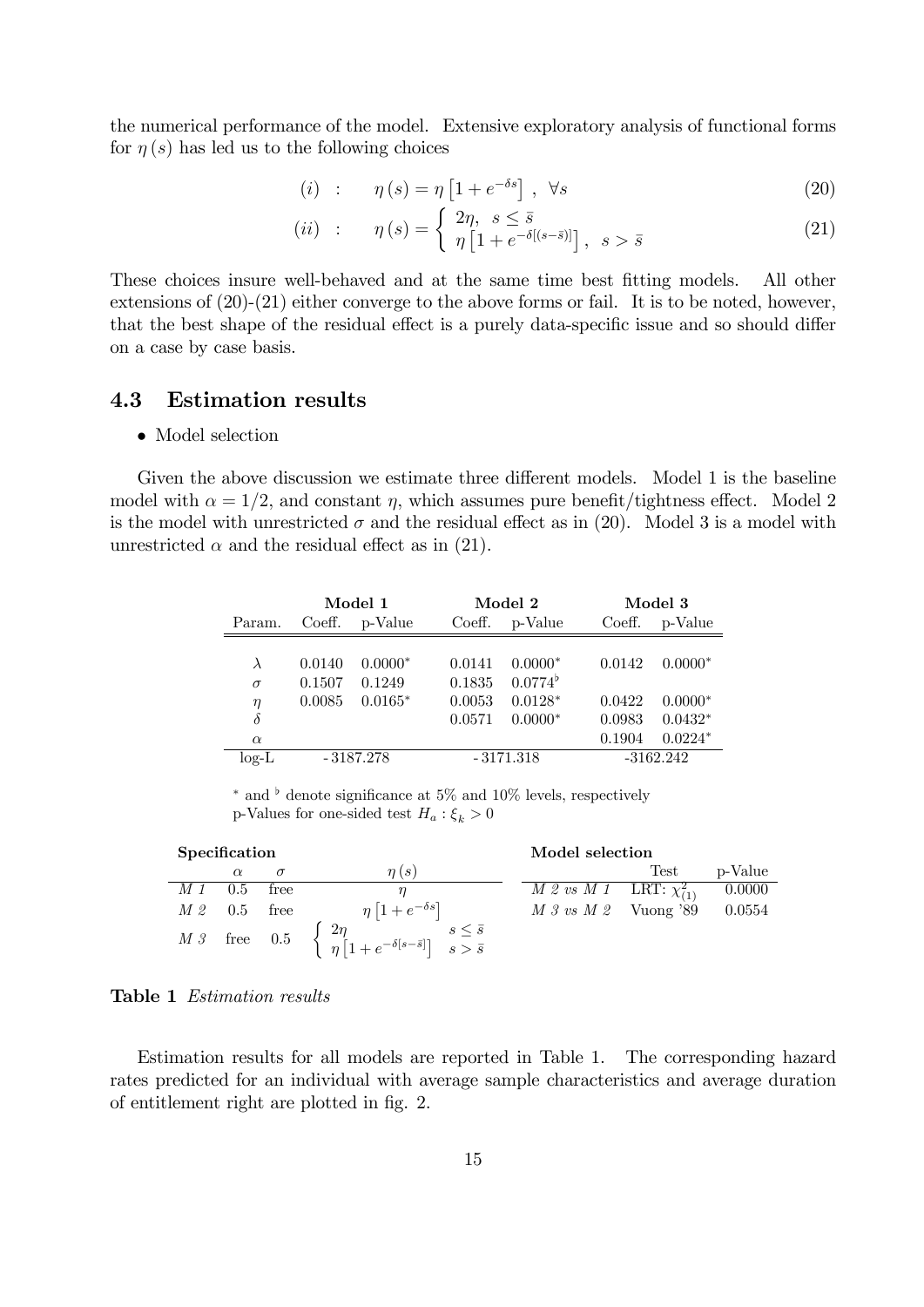The very first question we ask is that of model selection. The results of the relevant model selection tests are reported below Table 1. First of all, we recognize that Model 1 is nested in Model 2, so standard LR test applies. From the model selection summary we see that the baseline model is clearly rejected in favour of Model 2. The specifications with restricted  $\alpha$  and  $\sigma$ , to the contrary, are non-nested. Looking at the values of log-likelihood, we can see that any information criterion will speak in favour of Model 3. In addition we perform a Vuong  $(1989)$  test for non-nested models. Its results show that on  $10\%$  significance level Model 3 is closer to the true model than Model 2. Taken together, these evidence make us stop our choice on Model 3.

We also see that the hazard rate implied by the best specification (solid line in fig. 2) repeats the monotonicity pattern of the nonparametric estimates in the discussion of the stylized facts.



Figure 2 Predicted hazard functions

#### • Preliminary discussion

As for the estimation results alone, our main finding is the significance of  $\alpha$  (see Table 1, Model 3; this result is true for both one-sided and two-sided alternatives). This means that changes in optimal effort in response to any unemployment benefit reform, be it the reform of b or of  $\bar{s}$ , will have a significant impact on the exit rate out of unemployment. This finding in particular can clarify the empirical dispute about the dependence between unemployment benefits and exit decision. Evidence in the literature are conflicting with Hujer and Schneider (1989) and Arulampalam and Stewart (1995) Önding minor no negligible dependence and Carling et al.  $(2001)$  and Røed and Zhang  $(2003)$  stating the opposite. Despite we do not rule out that for certain types of heterogeneous agents the change in benefits may play no role, our above result shows that in aggregate terms there exists a positive significant relationship between the reemployment risk and any change in the level of unemployment benefit payments. Consequently, any change in the design of unemployment benefit mechanism will induce a significant response on the macro level.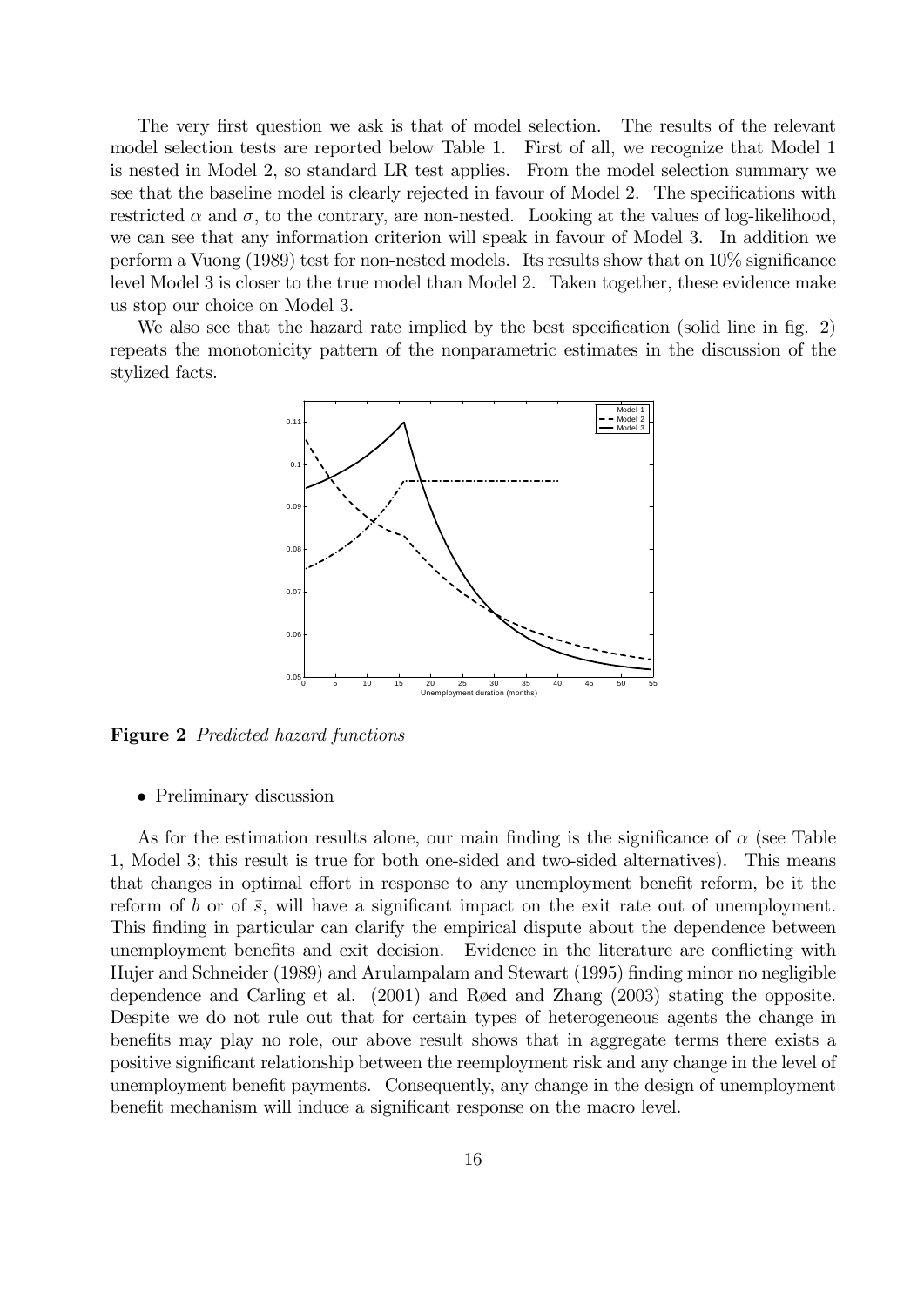• Predicting labour productivity A and vacancy cost  $\gamma$ 

After having estimated  $\lambda$ ,  $\alpha$ ,  $\sigma$ ,  $\eta_i$  and  $\delta_i$ , we are left with determining A and  $\gamma$ . The wage w and tightness  $\theta$  were taken as exogenous in this first part of the estimation which was built on the household side of the model only. As the wage and tightness are endogenous in general equilibrium, we now take the estimated parameters  $\xi$  and compute parameters A and  $\gamma$  using the full general equilibrium structure of our economy in the steady state (see sect. 3.3). We compute A and  $\gamma$  such that the average wage and average tightness in our sample result as general equilibrium endogenous variables in our model.

# 5 The effects of labour market reforms

In this chapter we use the structurally estimated parameters in order to describe the steady state equilibrium of 2004 and to evaluate the reform effective as of January 2005. We base the simulations on the parameters of Model 3 where  $\sigma$  is set to 0.5.

### 5.1 The pre-reform steady state

All parameters plus some selected endogenous variables are provided in tab. 2. The rate of time preference  $\rho$  is chosen to match the annual interest rate of 3.7 percent. The bargaining power  $\beta$  is set equal to .5. In the pre-reform steady state, benefit payments of both short-term and long-term unemployed workers depend on the previous wage. The replacement rates are given by  $b_i/w$  and are sample means for those entitled to UI and UA payments. These ratios are pretty close to statutory replacement rates. Average sample entitlement to UI payments is 15 months, again for those entitled to UI payments. Our estimation procedure implies a degree of risk aversion  $\sigma$ , separation rate  $\lambda$ , search productivity  $\eta$ , depreciation rate  $\delta$  and effort elasticity  $\alpha$ . Labour productivity of A is just above the endogenous wage rate of 2250 DM (German marks), leaving the difference for firms to pay for vacancy costs  $\gamma$ . Comparing our tax rate  $\kappa$  and unemployment rate u to actual social security contribution rate (this is the only purpose of taxes in our model) of 0:06 and the actual unemployment rate of 0:12, our model fits real data very well.

For comparative statics below, we will take the exogenous parameters, the estimated and the predicted parameters as given. We will then change policy parameters to understand the effects on equilibrium values.

| exogenous parameters     | estimated and predicted parameters |                          |  |  |
|--------------------------|------------------------------------|--------------------------|--|--|
| $\sigma$                 |                                    | $\alpha$                 |  |  |
| $.003 \quad .5 \quad .5$ | .014                               | .042 .098 .190 2432 72.9 |  |  |
|                          |                                    |                          |  |  |
| policy parameters        |                                    | equilibrium values       |  |  |
| $b_1$<br>$^{b_2}$<br>w   | $\eta$                             | $\mathcal{U}$<br>К,      |  |  |

Table 2 Parameters and selected equilibrium values (see text above for details)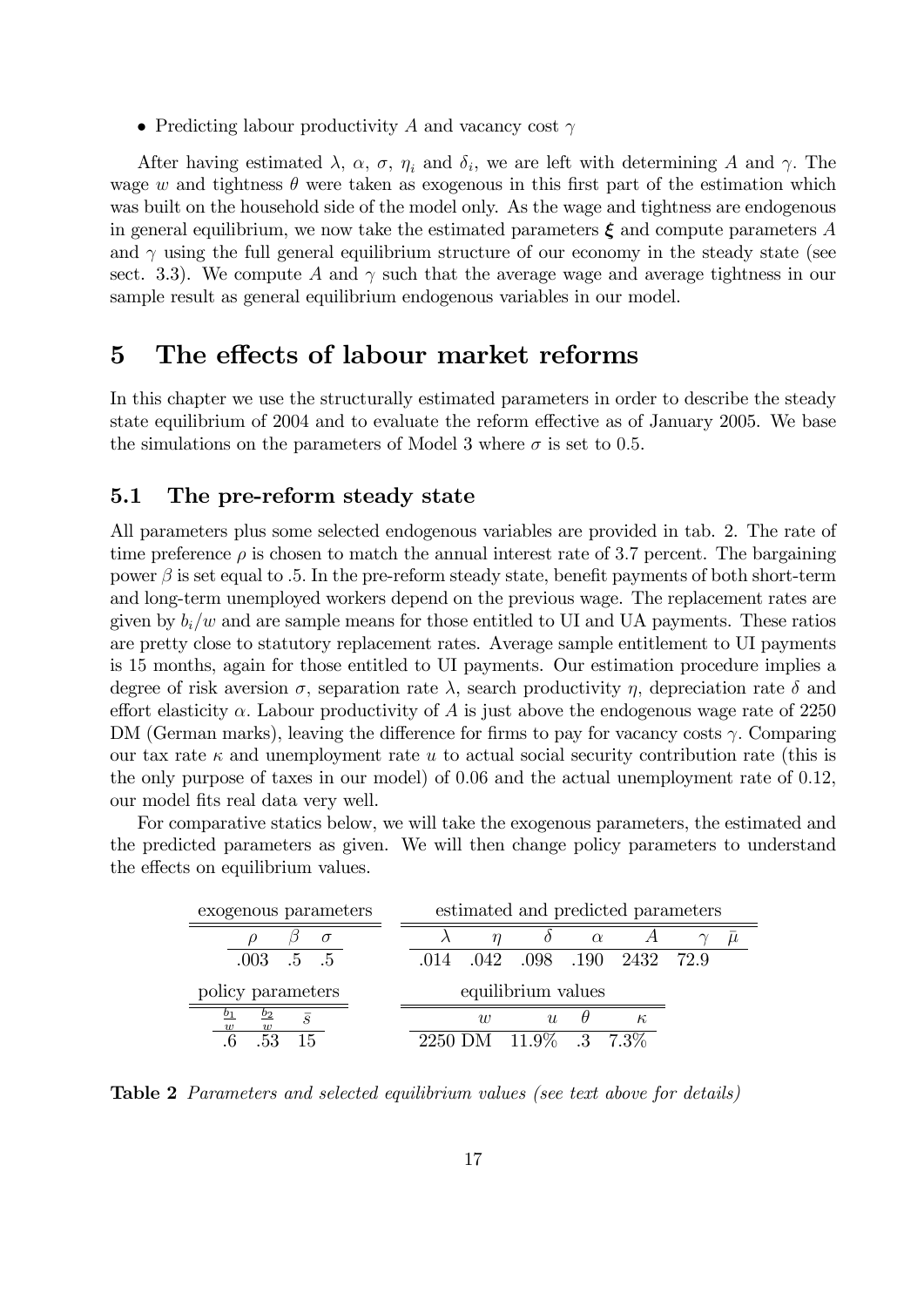Although the economy is in the steady state, there are still dynamics on the micro level. At any point in time individuals find and lose jobs. Once unemployed, the closer expiration of the entitlement to UI benefits is, the harder they try to find a job. In addition to that, unemployed workers lose search productivity over the unemployment spell. So the exit rate that describes the steady state distribution of unemployment spells is influenced by all these factors. Figure 4 illustrates the developments on the micro level. Effort in the right upper panel, once expressed in consumption terms, is equivalent to consumption loss ranging from 12 to 21 percent.<sup>14</sup>



**Figure 3** Productivity, effort, exit rate and value of being unemployed over time

#### $5.2$ **Benchmarks**

Before we undertake policy simulations, we need some benchmarks to evaluate whether the model does a good job at replicating data (beyond micro behaviour) and what to expect from a quantitative perspective.

 $\bullet$  Some facts about Germany

The central quantity against which we evaluate the macroeconomic performance of our model is the unemployment rate. From January 2005 to January 2007 it fell from 12.3% to

<sup>&</sup>lt;sup>14</sup>Share of consumption x lost due to search is determined by  $([1-x]b(s))^{1-\sigma}/(1-\sigma)$  =  $b(s)^{1-\sigma}/(1-\sigma)-\phi(s).$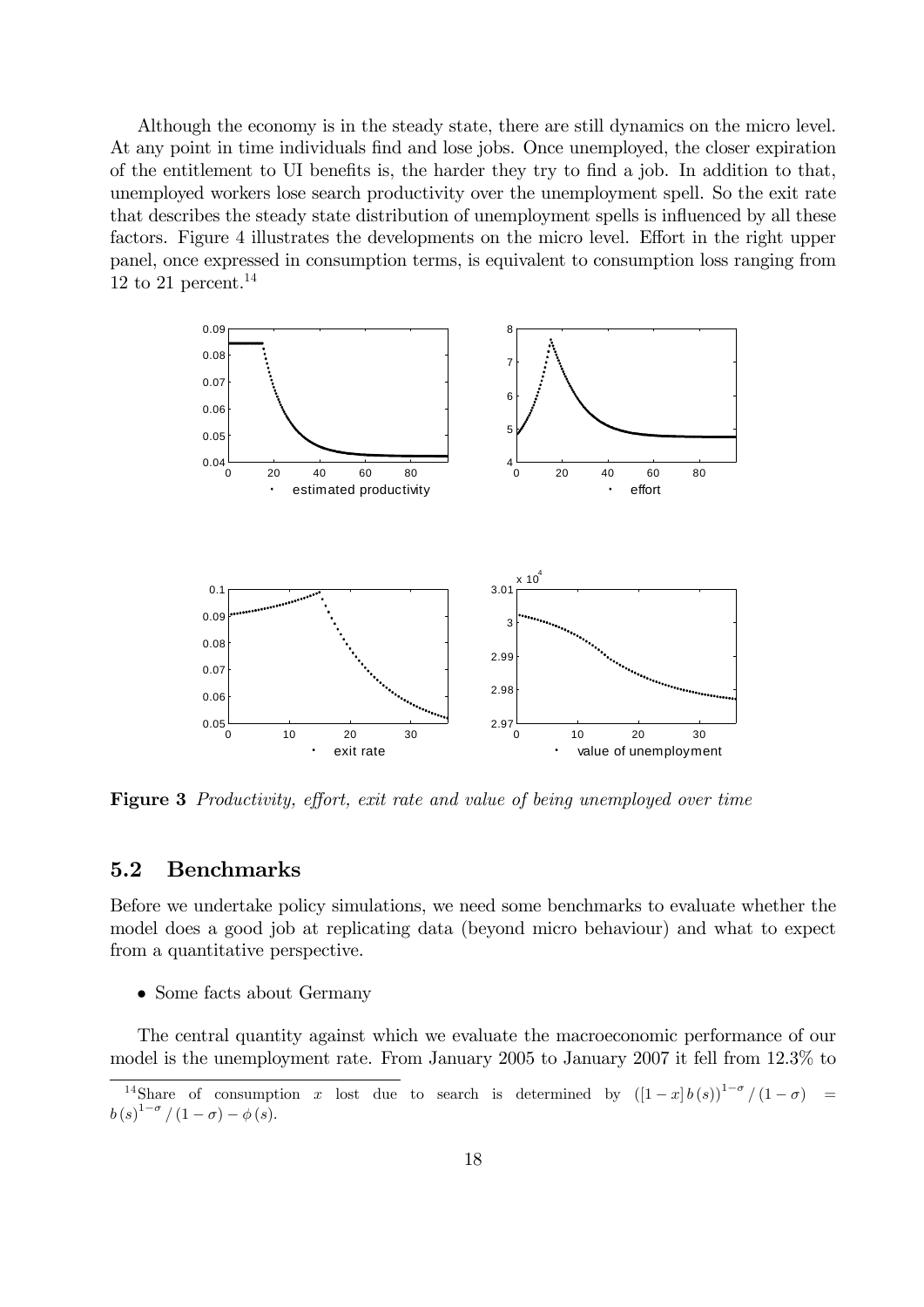10.2%. Can our model, taking the labour market reforms and economic growth in Germany into account, explain this drop in unemployment? When undertaking comparative static, we will also exogenously increase labour productivity  $A$  such that it reflects economic growth in Germany. Real GDP in Germany grew by 0.8 percent in 2005 and by 2.9 percent in 2006.

One can evaluate the model performance also against other time trends. For example, unemployment insurance contributions, which correspond to the tax rate in our model, were reduced from 6.5% to 4.2%. The real gross wage reduced by unemployment insurance contributions stayed basically constant over this period. The number of vacancies more than doubled from 268,296 to 593,667.<sup>15</sup> Evaluating the impact on the value of the firm J would also be interesting but no appropriate data has been found so far.

#### Analytical benchmarks

When we ask about welfare effects of policy reforms, by which order of magnitude will welfare and values change when unemployment assistance payments  $b_2$  reduce by approx. 7%? We use two analytical benchmarks for our numerical analysis below.

First, utility of a long-term unemployed worker who will stay unemployed forever is with (17)  $\left(\frac{b_2^{1-\sigma}}{1-\sigma}-\phi_2\right)/\rho$ . If we neglect effort, a reduction of  $b_2$  by 7% implies a reduction of utility from  $\frac{b_2^{1-\sigma}}{1-\sigma}/\rho$  to  $\frac{(.93b_2)^{1-\sigma}}{1-\sigma}$  $\frac{(3b_2)^{1-\sigma}}{1-\sigma}/\rho$ , i.e. to  $\left(\frac{(.93b_2)^{1-\sigma}}{1-\sigma}\right)$  $\frac{(3b_2)^{1-\sigma}}{1-\sigma}/\rho$  /  $\left(\frac{b_2^{1-\sigma}}{1-\sigma}/\rho\right) = .93^{1-\sigma}$ . With  $\sigma = .5$ , welfare in the worst case scenario reduces to 96.4%. If we reduce  $b_2$  by 50%, we would have as upper bound for welfare effects a reduction to  $70.1\%$ <sup>16</sup>

Second, when we look at welfare effects in a model with  $b_1 = b_2$  (or equivalently at  $\bar{s} = 0$ , constant residual effect  $\eta$  and constant but endogenous effort, the value of being a long-term unemployed is  $\rho V(b_2) = u(b_2, \phi^*(b_2)) + \mu (\phi^*(b_2) \theta) [V(w) - V(b_2)]$  where effort is determined by  $\phi^* = {\alpha \eta \theta^{\alpha} [V(w) - V(b)] \}^{\frac{1}{1-\alpha}}$  and the job arrival rate is given by  $\mu (\phi \theta) =$  $\eta [\phi \theta]^\alpha$ . When we decrease  $b_2$  by 7%,  $V(b_2)$  reduces to 98.79%. A 50% reduction of  $b_2$ implies a reduction to 95:87%. In all quantitative analyses on welfare we therefore need to be prepared to "small" results. $17$ 

# 5.3 Policy modelling

Labour market reforms were characterized by a reduction in UA benefits  $b_2$  and entitlement length  $\bar{s}$ . We first analyze each change individually before we combine the changes and also add an increase in labour productivity.

• A decrease of unemployment assistance benefits  $b_2$ 

<sup>15</sup>Source: http://www.pub.arbeitsamt.de/hst/services/statistik/detail/z.html (Federal Employment Agency).

 $16A$  reduction by 50% is probably the strongest effect the reform can have on anybody in Germany. OECD (2007) reports that the replacement rate for a long-term unemployed with 150% of average income, single and no child, dropped from 55% to 26%.

<sup>&</sup>lt;sup>17</sup>A reduction of  $b_2$  by 7% and 50%, respectively, reduces the unemployment rate 95% and 87.7% of its original level. This shows that in principle, this model is well-suited to quantitatively analyse the effects of labour market reforms on unemployment.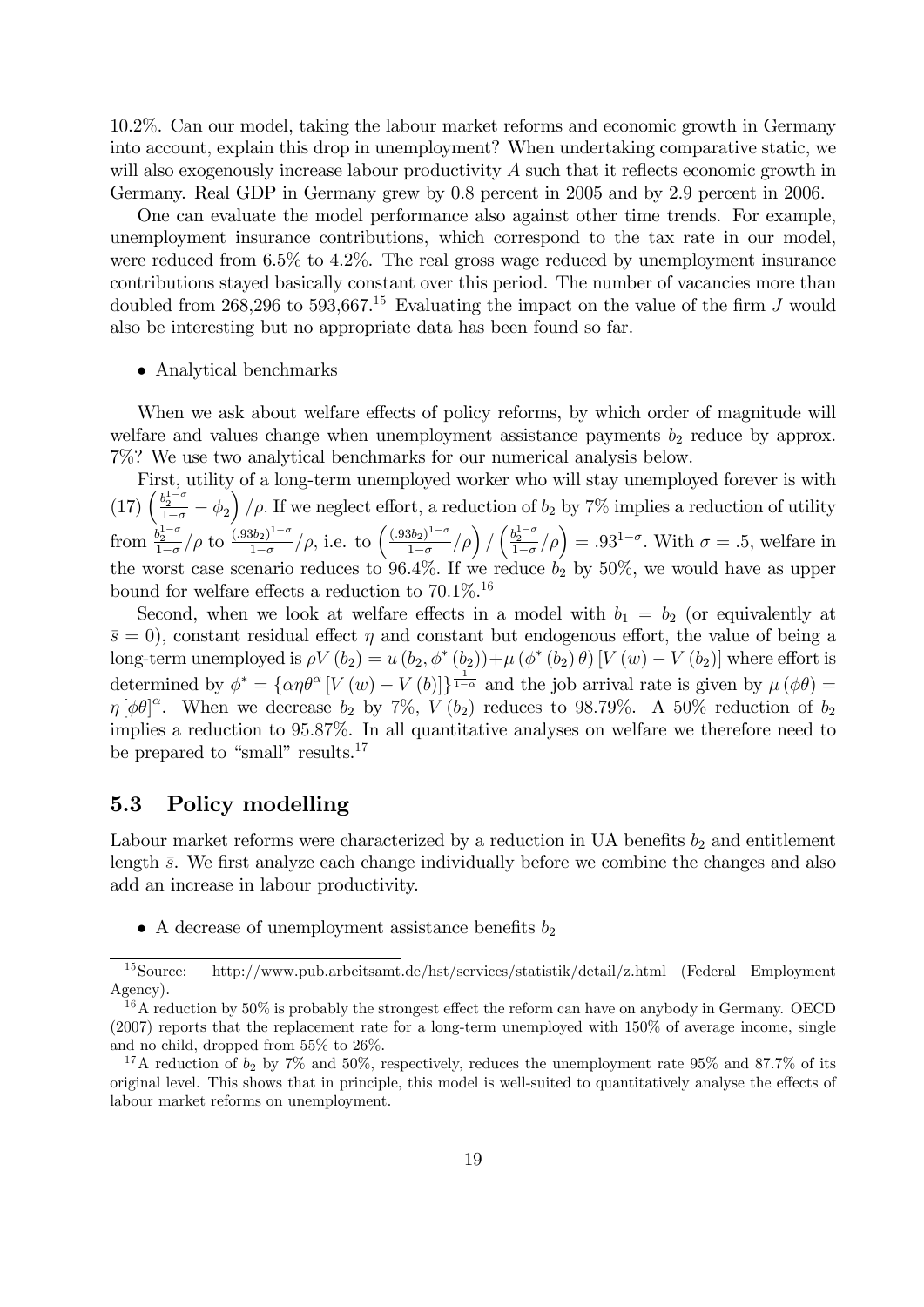As the introduction pointed out, there were winners and losers of changes in UA, ranging from  $-50\%$  to actual increase. The average decrease was  $7\%$ .

Figure 4 shows the effects of a decreasing  $b_2$  on the labour market (when reading horizontal axes from right to left). Since effort of unemployed workers increases, it becomes more likely that a job will be found faster. Consequently, as we can see in fig. 4, the long-term unemployment and also the overall unemployment rate in the economy go down. Unsurprisingly, less unemployment implies a higher vacancy-unemployment ratio  $\theta$ , which means that the labour market becomes tighter for firms. This also leads to higher net wages, which becomes clear from the wage equation  $(11)$  once the positive tightness effect dominates the negative effort effect. Finally, the tax rate goes down, because reduction in  $b_2$ , and therefore in equilibrium unemployment, implies less benefits to finance (and this also by a higher number of employed workers). So without considering any welfare questions, the cut of  $b<sub>2</sub>$ by the Hartz IV reforms seems to be a good move against the too generous institution.



**Figure 4** (Un)employment effects of a drop in long-term benefits  $b_2$ 

When we add welfare measures in fig. 5, however, the unambiguously positive impression of the reform disappears. It makes perfect sense that both short-term and long-term unemployed are worse off in terms of their expected lifetime values. The long-term unemployed are directly hurt by the cut in  $b_2$  and the short-term unemployed are now subject to higher search pressure, because in the nearest future their benefits may drop from  $b_1$  to already lower level of  $b_2$ . The value of unemployment depends negatively on search effort and positively on exit rate, which can be seen from equations  $(5)$  and  $(17)$ . So, as fig. 5 suggests, in both groups, the effort effect has obviously outweighed the employment effect. But it is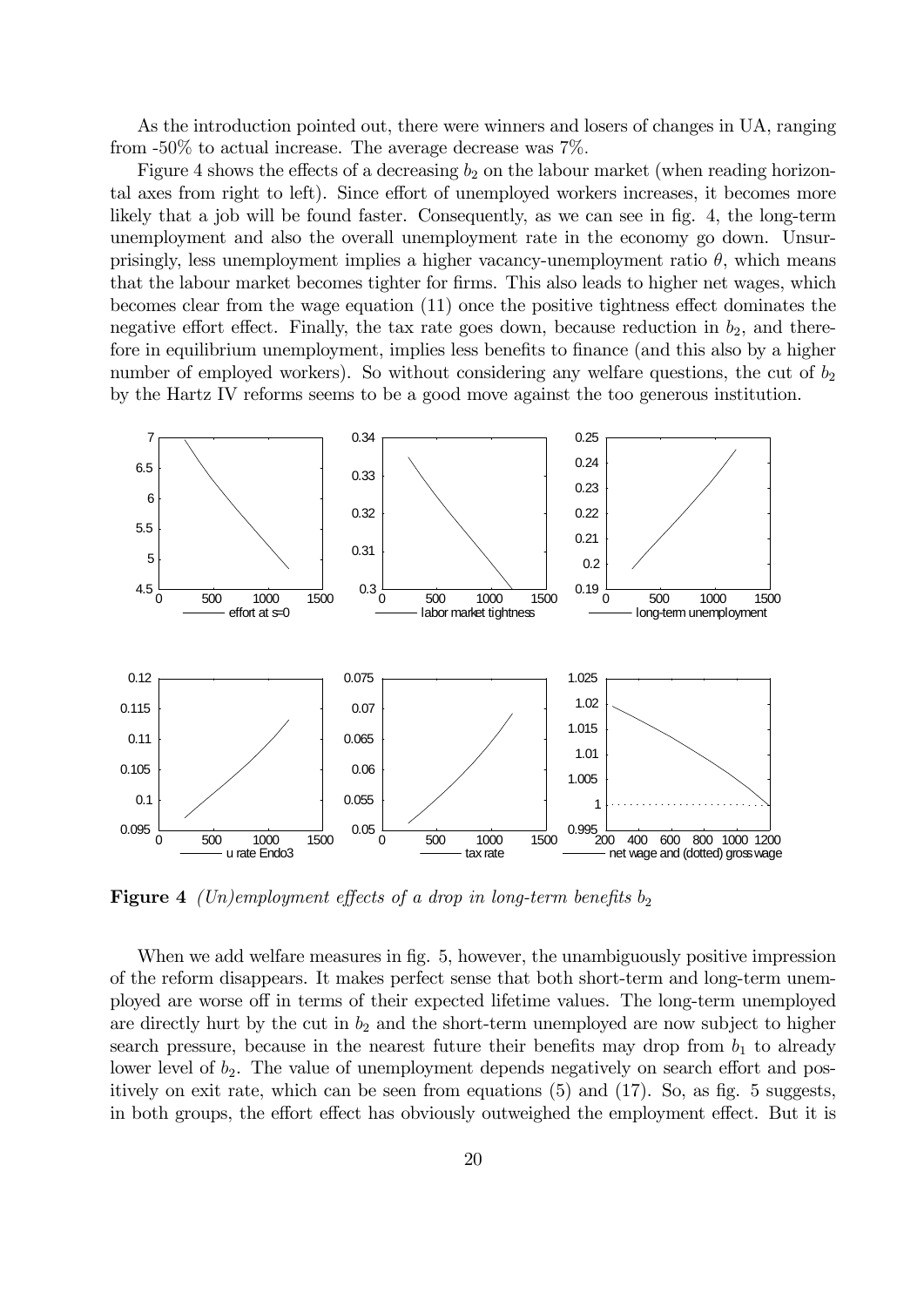even more remarkable that also firms and employed workers become worse off. The loss of the employed workers is slight and reflects the fact that net wage, even though increases, is not high enough to compensate for the prospective loss once becoming unemployed in the future (see eq. 4). Firms lose because the increase in net wage turns out to be higher than the decrease in the tax rate, so gross wage goes up, implying lower equilibrium profit. All in all, these results evidently explain why the total steady state welfare of the economy is expected to decrease due to Hartz IV reform. This result is very interesting because it seems generally accepted that a weakening such institutions as "benefits" is economically and socially desirable in a welfare state.



**Figure 5** Welfare effects of decreasing  $b_2$ 

- Changing the entitlement period s
- work in progress -
- Taking economic growth into account
- work in progress -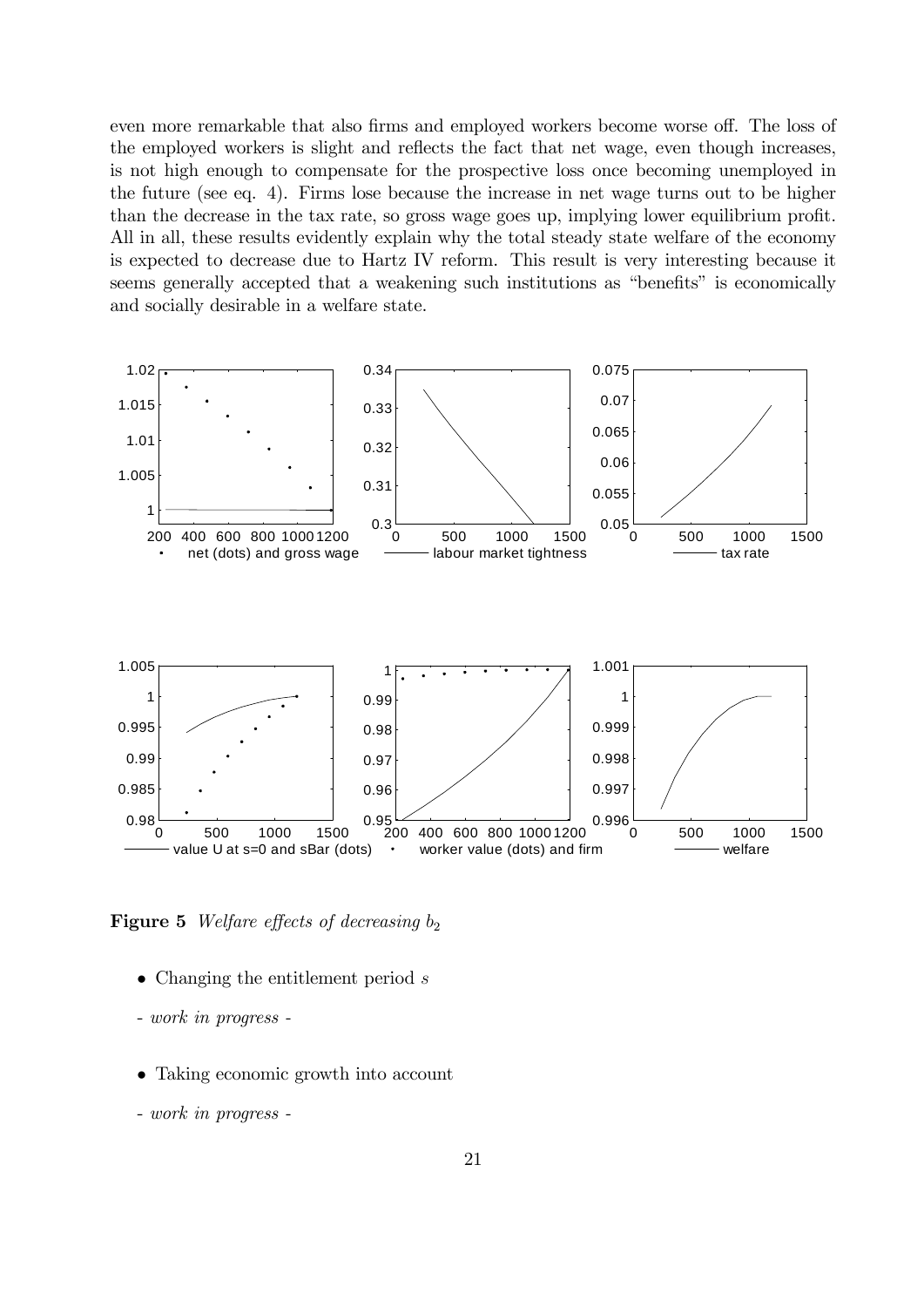# 6 Conclusion

We have developed an estimable search and matching model with endogenous effort under time-dependent unemployment benefits. The main extension compared to the existing search and matching literature is the endogenous distribution of unemployment duration that arises due to individual choice of search intensity in a nonstationary environment. A link between these micro-dynamics and macro quantities like the unemployment rate is developed using tools from the literature on Semi-Markov processes.

The equilibrium distribution of unemployment duration, being a function of various parameters of the theoretical model, provides the basis for fully structural estimation via maximum likelihood. General equilibrium policy analyses are performed using the parameter estimates of the best fitting specification.

Simulations enable us to assess individual and aggregate labour market and welfare effects of changes in the length and level of unemployment benefit payments. As an example of such a reform, we evaluate the German Hartz IV reform of 2005. Total unemployment decreases due to the reform and so do government transfers to the unemployed. At the same time, despite unemployment and social security contributions do go down, the welfare changes for the economy as a whole are negative. While it is seems obvious (given the design of the reform) that the unemployed, especially the long-term unemployed, lose, employed workers and even firms lose. So when it comes to a normative evaluation, the advantages of shortened institutions are no longer unambiguous, given that efficiency effects have to be weighed against insurance effects.

# References

- ABBRING, J., G. VAN DEN BERG, AND J. VAN OURS (2005): "Effect of Unemployment Insurance Sanctions on the Transition rate from Unemployment to Employment," Economic Journal,  $115, 602 - 630$ .
- ACEMOGLU, D., AND R. SHIMER (1999): "Efficient Unemployment Insurance," Journal of Political Economy,  $107, 893-928$ .
- ALBRECHT, J., AND S. VROMAN (2005): "Equilibrium Search with Time-varying Unemployment Benefits," The Economic Journal, 115, 631-648.
- ARULAMPALAM, W., AND M. STEWART (1995): "The Determinants of Individual Unemployment Duration in an Era of High Unemployment," Economic Journal, 105, 321-332.
- BLANCHARD, O., AND P. DIAMOND (1994): "Ranking, Unemployment Duration, and Wages," Review of Economic Studies, 61, 417-434.
- BLANCHARD, O., AND J. WOLFERS (2000): "The Role of Shocks and Institutions in the Rise Of European Unemployment: The Aggregate Evidence," Economic Journal, 110,  $C1-C33.$
- BLOS, K., AND H. RUDOLPH (2005): "Verlierer, aber auch Gewinner," IAB Kurzbericht,  $17, 1–6.$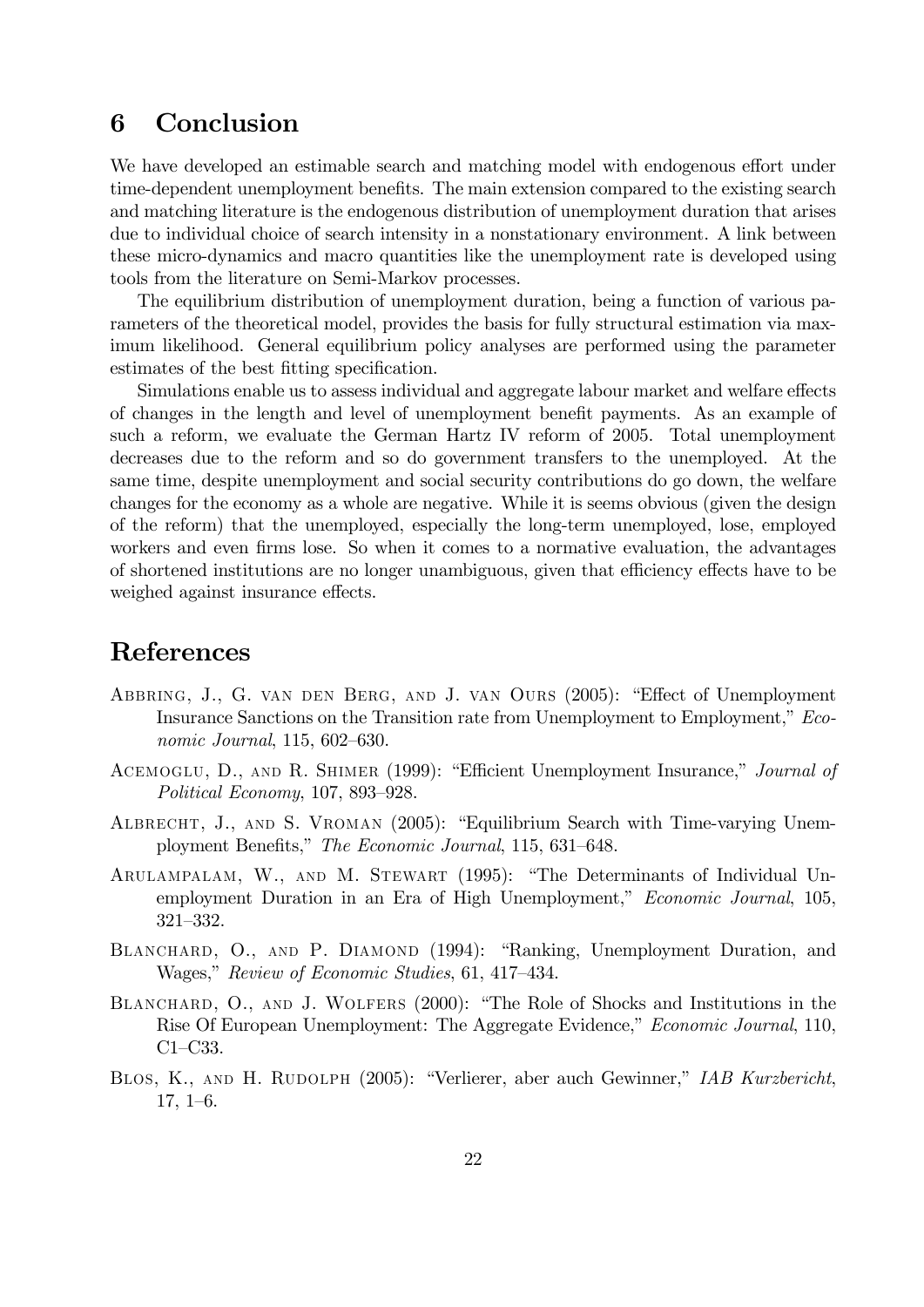- BONTEMPS, C., J.-M. ROBIN, AND G. VAN DEN BERG (1999): "An Empirical Equilibrium Job Search Model with Search on the Job and Heterogeneous Workers and Firms," International Economic Review, 40, 1039-1074.
- CAHUC, P., AND E. LEHMANN (2000): "Should unemployment benefits decrease with the unemployment spell?," Journal of Public Economics, 77, 135-153.
- CAHUC, P., J.-M. ROBIN, AND F. POSTEL-VINAY (2006): "Wage Bargaining with On-thejob Search: Theory and Evidence," Econometrica, 74, 323-365.
- CARLING, K., B. HOLMLUND, AND A. VEJSIU (2001): "Do Benefit Cuts Boost Job Findings," *Economic Journal*, 111, 766–790.
- COLES, M., AND A. MASTERS (2004): "Duration-Dependent Unemployment Insurance Payments and Equilibrium Unemployment," Economica, 71, 83-97.
	- (2007): "Re-entitlement effects with duration-dependent unemployment insurance in a stochastic matching equilibrium," Journal of Economic Dynamics and Control, 31, 2879-2898.
- COLES, M., AND A. MUTHOO (2003): "Bargaining in a non-stationary environment," Journal of Economic Theory, 109, 70–89.
- COLES, M., AND R. WRIGHT (1998): "A Dynamic Equilibrium Model of Search, Bargaining, and Money," Journal of Economic Theory, 78, 32-54.
- CORRADI, G., J. JANSSEN, AND R. MANCA (2004): "Numerical Treatment of Homogeneous Semi-Markov Processes in Transient Case - a Straightforward Approach," Methodology and Computing in Applied Probability, 6, 233-246.
- DIAMOND, P. A. (1982): "Aggregate Demand Management in Search Equilibrium," Journal of Political Economy, 90, 881-94.
- ECKSTEIN, Z., AND G. VAN DEN BERG (2007): "Empirical Labor Search: A Survey," Journal of Econometrics, 136, 531-564.
- FAHRMEIR, L., H. L. KAUFMANN, AND F. OST (1981): Stochastische Prozesse. Eine Einführung in Theorie und Anwendungen. Hanser Fachbuchverlag.
- FERRALL, C. (1997): "Unemployment Insurance Eligibility and the School-to-Work Transition in Canada and the United States," Journal of Business & Economic Statistics,  $15, 115-129.$
- FLINN, C. (2006): "Minimum Wage Effects on Labor Market Outcomes under Search, Matching, and Endogenous Contact Rates," Econometrica, 74, 1013-1062.
- FREDRIKSSON, P., AND B. HOLMLUND (2001): "Optimal Unemployment Insurance in Search Equilibrium," Journal of Labor Economics, 19, 370–399.
- HALL, R., AND P. MILGROM (2008): "The Limited Influence of Unemployment on the Wage Bargain," American Economic Review, 98, 1653–1674.
- HECKMAN, J., AND G. BORJAS (1980): "Does Unemployment Cause Future Unemployment? Definitions, Questions and Answers from a Continuous Time Model of Heterogeneity and State Dependence," *Economica*, 47, 247–283.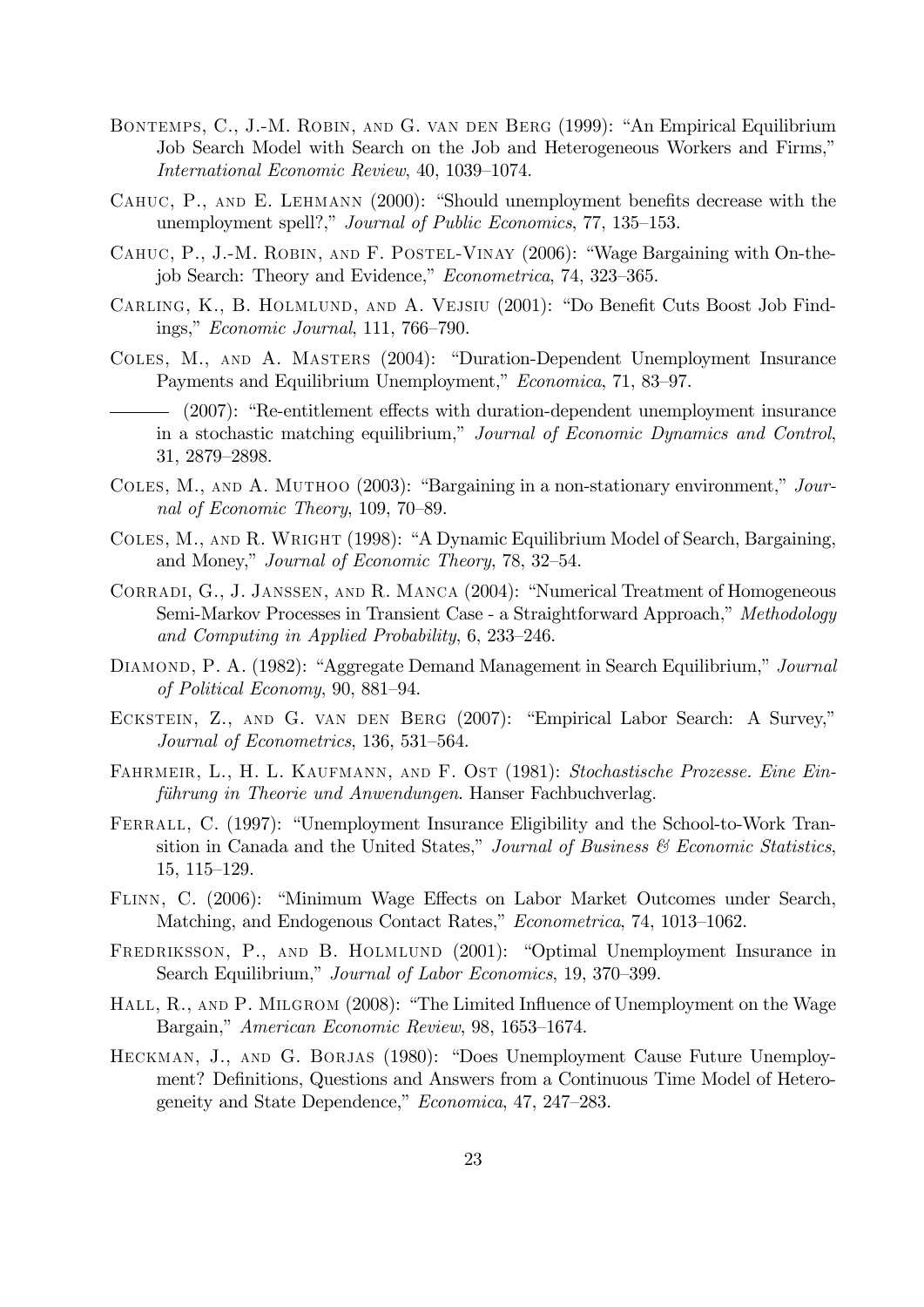- HOPENHAYN, H. A., AND J. P. NICOLINI (1997): "Optimal Unemployment Insurance," Journal of Political Economy, 105, 412-438.
- HOSIOS, A. (1990): "On the Efficiency of Matching and Related Models of Search Unemployment," Review of Economic Studies, 57, 279–298.
- HUJER, R., AND H. SCHNEIDER (1989): "The Analysis of Labour Market Mobility Using Panel Data," European Economic Review, 33, 530–536.
- Kulkarni, V. G. (1995): Modeling and Analysis of Stochastic Systems. Chapman & Hall.
- LANCASTER, T. (1990): The Econometric Analysis of Transition Data. Cambridge University Press.
- LJUNGQVIST, L., AND T. J. SARGENT (1998): "The European Unemployment Dilemma," Journal of Political Economy,  $106(3)$ ,  $514-550$ .
	- (2007a): "Understanding European unemployment with a representative family," Journal of Monetary Economics, 54, 2180–2204.
- (2007b): "Understanding European unemployment with matching and search-island models," Journal of Monetary Economics, 54, 2139–2179.
- MOFFITT, R., AND W. NICHOLSON (1982): "The Effect of Unemployment Insurance on Unemployment: The Case of Federal Supplemental Benefits," The Review of Economics and Statistics,  $64, 1-11.$
- MONGRAIN, S., AND J. ROBERTS (2005): "Unemployment Insurance and Experience Rating: Insurance versus Efficiency," International Economic Review, 46, 1303–1319.
- MORTENSEN, D. T. (1977): "Unemployment Insurance and Job Search Decisions," Industrial and Labor Relations Review,  $30, 505-517$ .
- (1982): "Property Rights and Efficiency in Mating, Racing, and Related Games," American Economic Review, 72, 968–79.
- MORTENSEN, D. T., AND C. A. PISSARIDES (1999): "New developments in models of search in the labor market," in *Handbook of Labor Economics*, ed. by O. Ashenfelter, and D. Card, chap. 39, pp.  $2567-2627$ . Elsevier.
- MOSCARINI, G. (2005): "Job Matching and the Wage Distribution," *Econometrica*, 73,  $481 - 516.$
- OECD (2004): *Benefits and Wages*. OECD, Paris.
	- $(2007)$ : Benefits and Wages. "Daten und Grafiken", downloaded from www.oecd.org/de/benefitsandwages on 12 June 2008.
- PISSARIDES, C. A. (1985): "Short-run Equilibrium Dynamics of Unemployment Vacancies, and Real Wages," American Economic Review, 75, 676–90.
- POSTEL-VINAY, F., AND J.-M. ROBIN (2002): "Equilibrium Wage Dispersion with Worker and Employer Heterogeneity," Econometrica, 70, 2295-2350.
- PYKE, R. (1961a): "Markov Renewal Processes: Definitions and Preliminary Properties," Annals of Mathematical Statistics, 32, 1231-1242.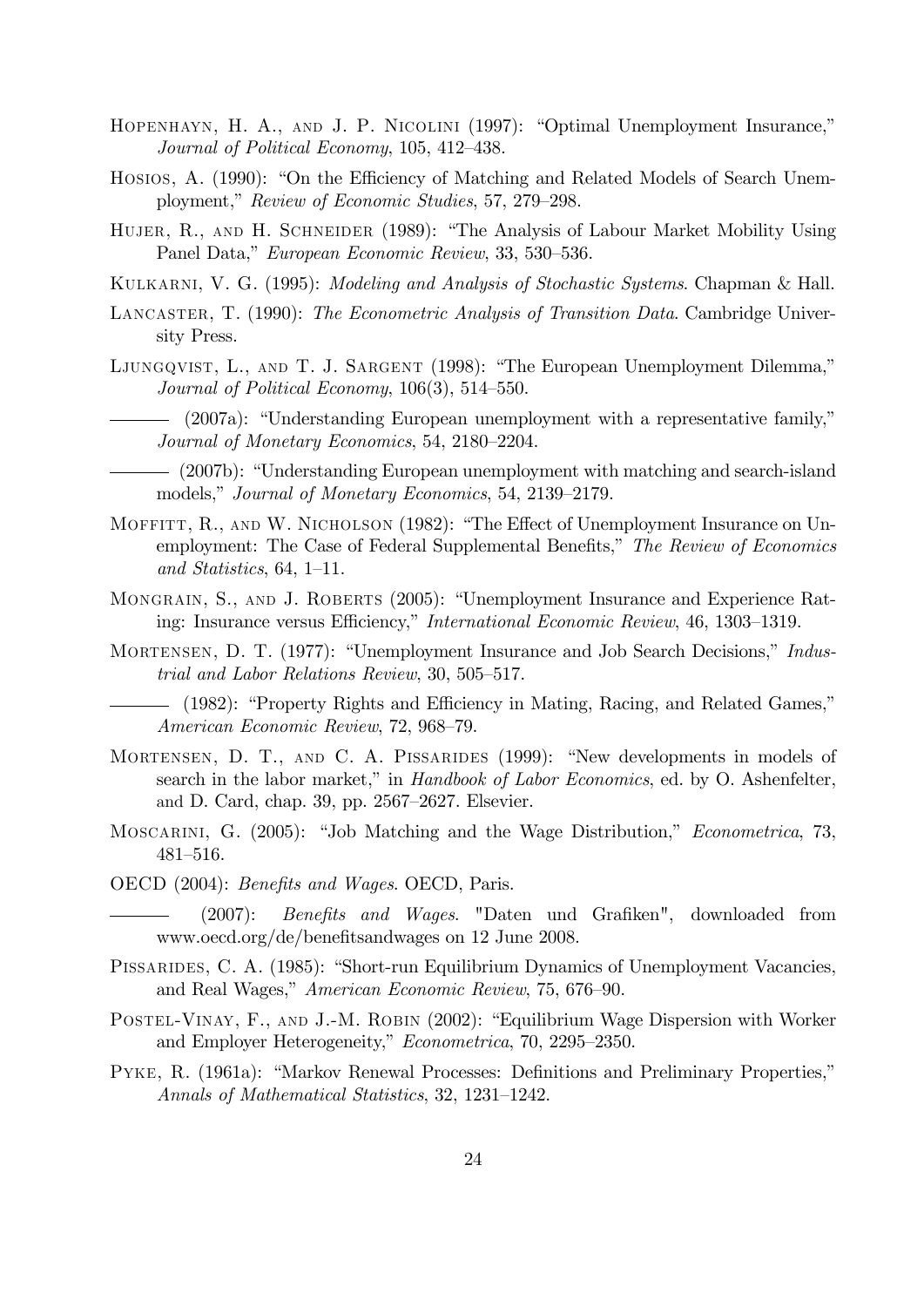— (1961b): "Markov Renewal Processes with Finitely Many States," Annals of Mathematical Statistics, 32, 1243-1259.

- ROGERSON, R., R. SHIMER, AND R. WRIGHT (2005): "Search-Theoretic Models of the Labor Market: A Survey," Journal of Economic Literature, 43, 959-988.
- ROSS, S. M. (1996): Stochastic processes, 2nd edition. Academic Press, San Diego.
- RØED, K., AND T. ZHANG (2003): "Does Unemployment Compensation Affect Unemployment Duration?," Economic Journal, 113, 190-206.
- SHAVELL, S., AND L. WEISS (1979): "The Optimal Payment of Unemployment Insurance Benefits over Time," Journal of Political Economy, 87, 1347–1362.
- SHIMER, R., AND I. WERNING (2007): "Reservation Wages and Unemployment Insurance," Quarterly Journal of Economics, 122(3), 1145–1185.
- TANNER, M., AND W. H. WONG (1983): "The Estimation of the Hazard Function from Randomly Censored Data by the Kernel Method," Annals of Statistics, 11, 989-993.
	- (1984): "Data-Based Nonparametric Estimation of the Hazard Function with Applications to Model Diagnostics and Exploratory Analysis," Journal of the American Statistical Association, 79, 174-182.
- VAN DEN BERG, G., B. VAN DER KLAAUW, AND J. VAN OURS (2004): "Punitive Sanctions and the Transition from Welfare to Work," Journal of Labor Economics, 22, 211-241.
- VAN DEN BERG, G. J. (1990): "Nonstationarity in Job Search Theory," Review of Economic *Studies*, 57, 255–277.
- VUONG, Q. (1989): "Likelihood Ratio Tests for Model Selection and Non-Nested Hypothesis," *Econometrica*, 57, 303–333.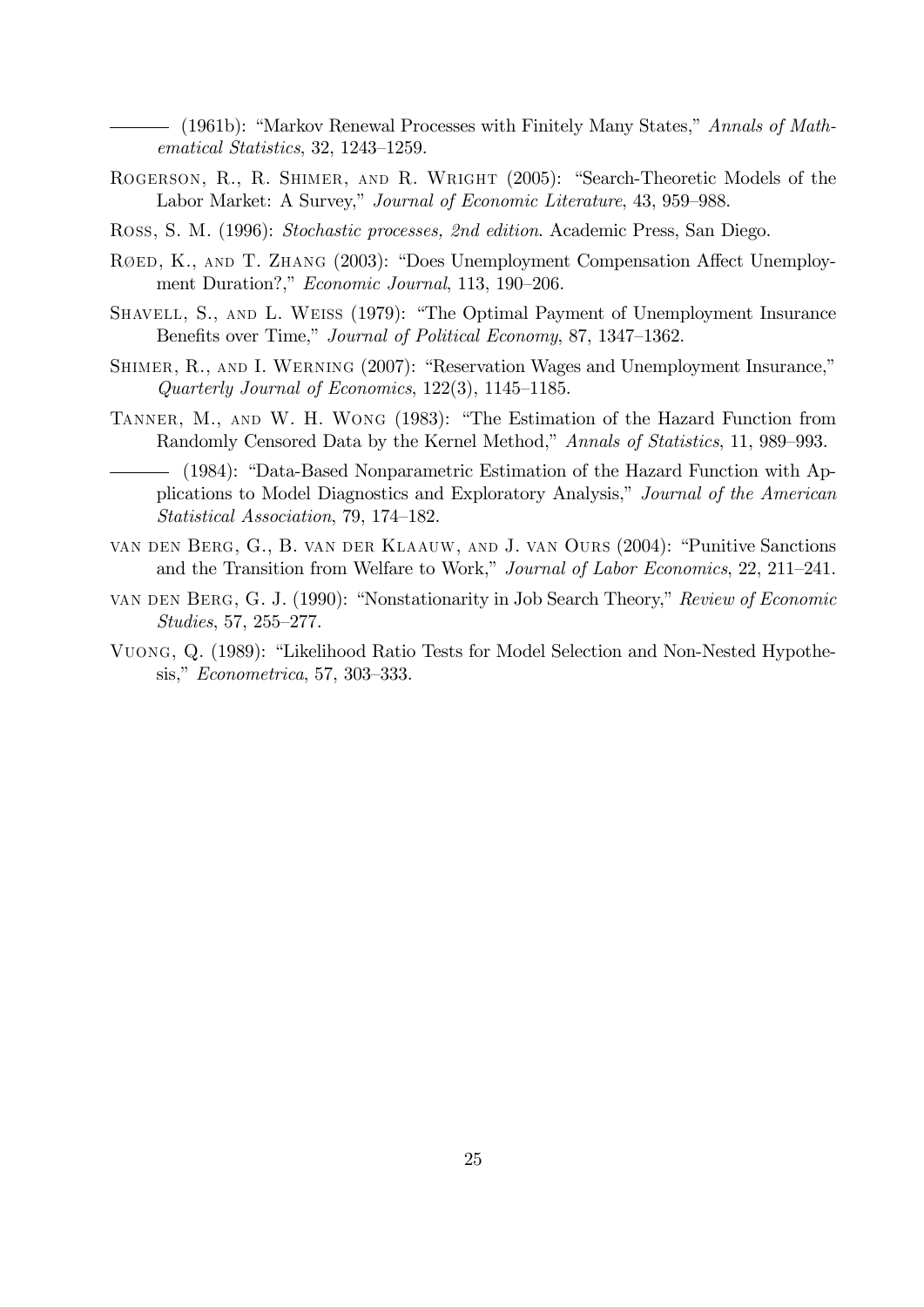# A Appendix

# A.1 Data

We draw a flow sample of entrants to employment and unemployment at each month of year 1997. The choice of the year of sampling is determined by the fact that no changes to either benefit level or entitlement length were made between the 1st of January 1997 and the 1st of January 2005, when Hartz IV reform came into power. With December 2003 being the latest month of our observation period we end up with a sample that describes a stationary entitlement-benefit environment and provides a fairly reliable information on long-term unemployment (only 5.5% of unemployment durations in our sample are rightcensored). For each entrant we retrieve the duration of stay in the current state since the moment of entry.

| Unemployment:           | Mean    | Std. Dev. | Employment <sup><i>a</i>)</sup> : | Mean  | Std. Dev. |
|-------------------------|---------|-----------|-----------------------------------|-------|-----------|
| Duration $(s)$          | 11.21   | 14.09     | Duration $(l)$ , cens.            | 61.25 | 28.66     |
| UI benefits $(b_1)$     | 1357.04 | 508.12    | Duration $(l)$ , all              | 42.80 | 31.98     |
| UA benefits $(b_2)$     | 709.24  | 624.17    |                                   |       |           |
| Entitlement $(\bar{s})$ | 15.84   | 7.49      |                                   |       |           |
| Last wage $(w)$         | 2250.57 | 901.79    |                                   |       |           |
| $\#$ obs., censored     |         | 17        | $\#$ obs., censored               |       | 159       |
| $\#$ obs., total        |         | 316       | $\#$ obs., total                  |       | 325       |

<sup>a</sup>) Entrants to employment only

#### Table 3 Descriptive statistics

It is important to notice that GSOEP data do not contain information on the length of entitlement to UI benefits. There exist, however, strict and relatively simple rules that allow computing the length of entitlement once we know the length of previous job durations and the age of an individual. For this reason, for every person that enters unemployment we also have to retrieve his/her previous job history. In addition to that, previous job history provides us with the record of the latest wage earned.

Units of measurement are months for the duration data and German Marks for the wage data. Descriptive statistics can be found in Table A1.<sup>18</sup>

 $18w = 2250$  Deutsche Mark is the average monthly net wage before the worker became unemployed, with job being lost during 1997.  $\theta = 0.3$  is the mean of the vacancy-unemployment ratio from 1997 to 2004 in Germany.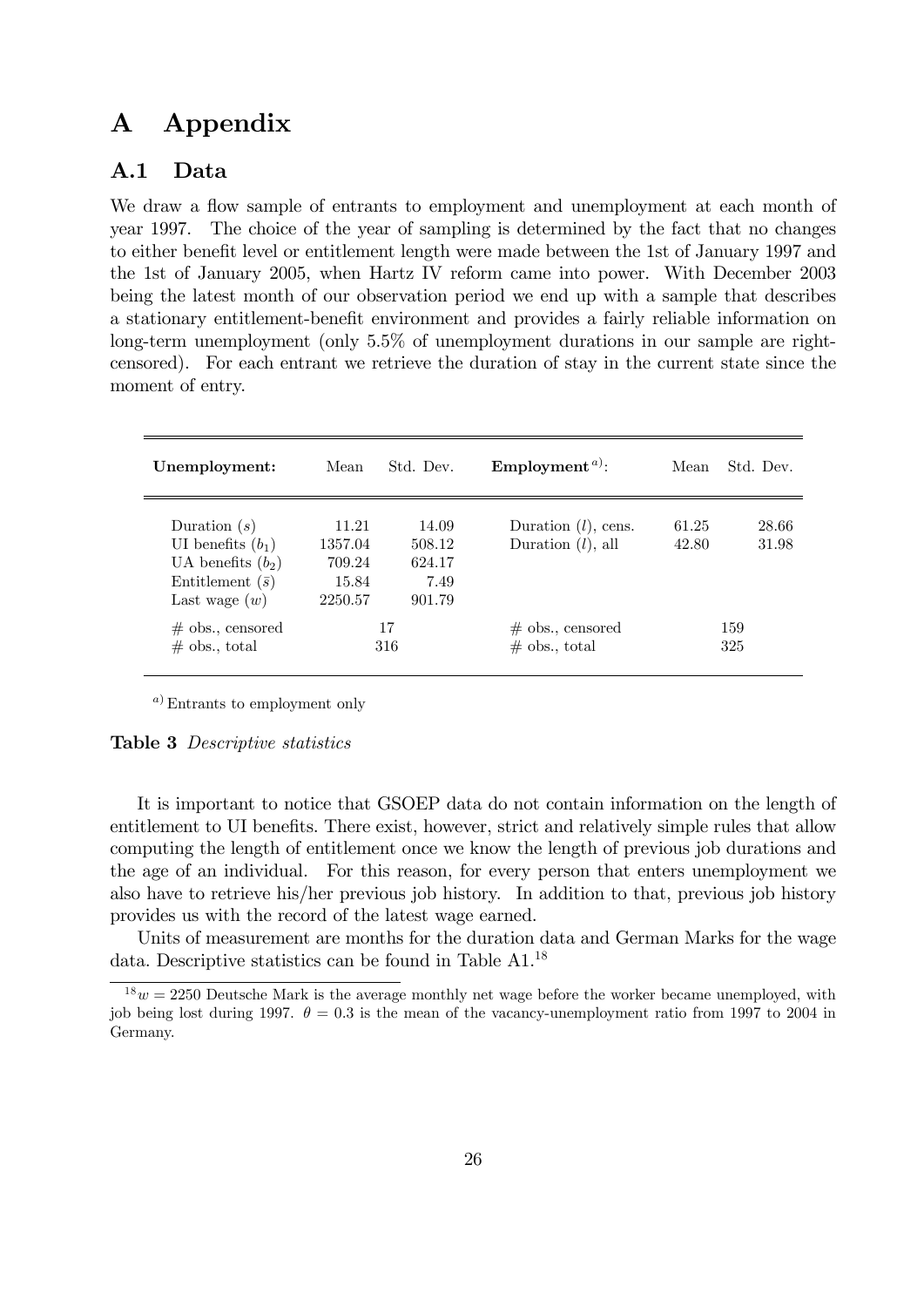### A.2 Steady state solution

We solve for the steady state of the model by separating the model into two "blocks".

• Block 1: Household behaviour

Given the functional forms for utility and search productivity in  $(17)$  and  $(18)$ , the firstorder condition for effort  $(6)$  reads

$$
\phi(s) = {\alpha \eta(s) \theta^{\alpha} [V(w) - V(b(s), s)] }^{\frac{1}{1-\alpha}}.
$$
\n(A.1)

It holds for both short- and long-term unemployed. Plugging this into the Bellman equation for the unemployed  $(5)$  and expressing it as a differential equation in s gives

$$
\dot{V}\left(b\left(s\right),s\right)=\rho V\left(b\left(s\right),s\right)-\frac{b\left(s\right)^{1-\sigma}}{1-\sigma}+\frac{\alpha-1}{\alpha}\left[\alpha\eta\left(s\right)\theta^{\alpha}\right]^{\frac{1}{1-\alpha}}\left[V\left(w\right)-V\left(b\left(s\right),s\right)\right]^{\frac{1}{1-\alpha}},\tag{A.2}
$$

which is again valid for both short- and long-term unemployed. As the value of being unemployed an instant before and an instant after becoming a long-term unemployed is identical, we impose  $V(b_1, \bar{s}) = V(b_2, \bar{s})$  when solving this differential equation. Finally, since for an infinite unemployment spell, search productivity in  $(18)$  becomes a constant,  $\lim_{s \to \infty} \eta(s) = \eta_2$  and all other quantities are stationary as well, we get the terminal condition for (A.2) by using  $\lim_{s \to \infty} \dot{V}(b_2, s) = 0$ ,

$$
\rho V(b_2) = \frac{b_2^{1-\sigma}}{1-\sigma} - \frac{\alpha-1}{\alpha} \left[ \alpha \eta_2 \theta^{\alpha} \right]^{1-\alpha} \left[ V(w) - V(b_2) \right]^{1-\alpha} . \tag{A.3}
$$

The Bellman equation for the employed worker (4) can be written with the explicit utility function as

$$
V(w) = \frac{1}{\rho + \lambda} \left( \frac{w^{1-\sigma}}{1-\sigma} - \psi + \lambda V(b_1, 0) \right). \tag{A.4}
$$

Now imagine we insert  $V(w)$  from  $(A.4)$  into  $(A.2)$  and  $(A.3)$ . Imagine further that we know all parameters and assume, for the time being, some values for w and  $\theta$ . Then we can solve the differential equation (A.2) starting from some initial value  $V(b_1, 0)$  and see whether the solution for  $s \to \infty$  is identical to  $V (b_2)$  from (A.3). If it does not, we need to adjust our initial guess  $V(b_1, 0)$  until it does. Hence, with some exogenous w and  $\theta$ , we have obtained the time path of effort over the unemployment spell,  $\phi(b(s), s)$ , the spell-path of the value of being unemployed,  $V(b(s), s)$ , and the value of a job  $V(w)$ .

• Block 2: Wage, tightness and vacancy filling rate

Given the equilibrium values  $\{\phi(b(s), s), V(b(s), s), V(w)\}\)$  as a function of w and  $\theta$ , we now endogenize w and  $\theta$ .

The Bellman equation for the firm and the free entry result,  $(8)$  and  $(10)$ , gives us

$$
\frac{A - \frac{w}{1 - \varkappa}}{\rho + \lambda} = \gamma \frac{\theta}{\bar{\mu}}.\tag{A.5}
$$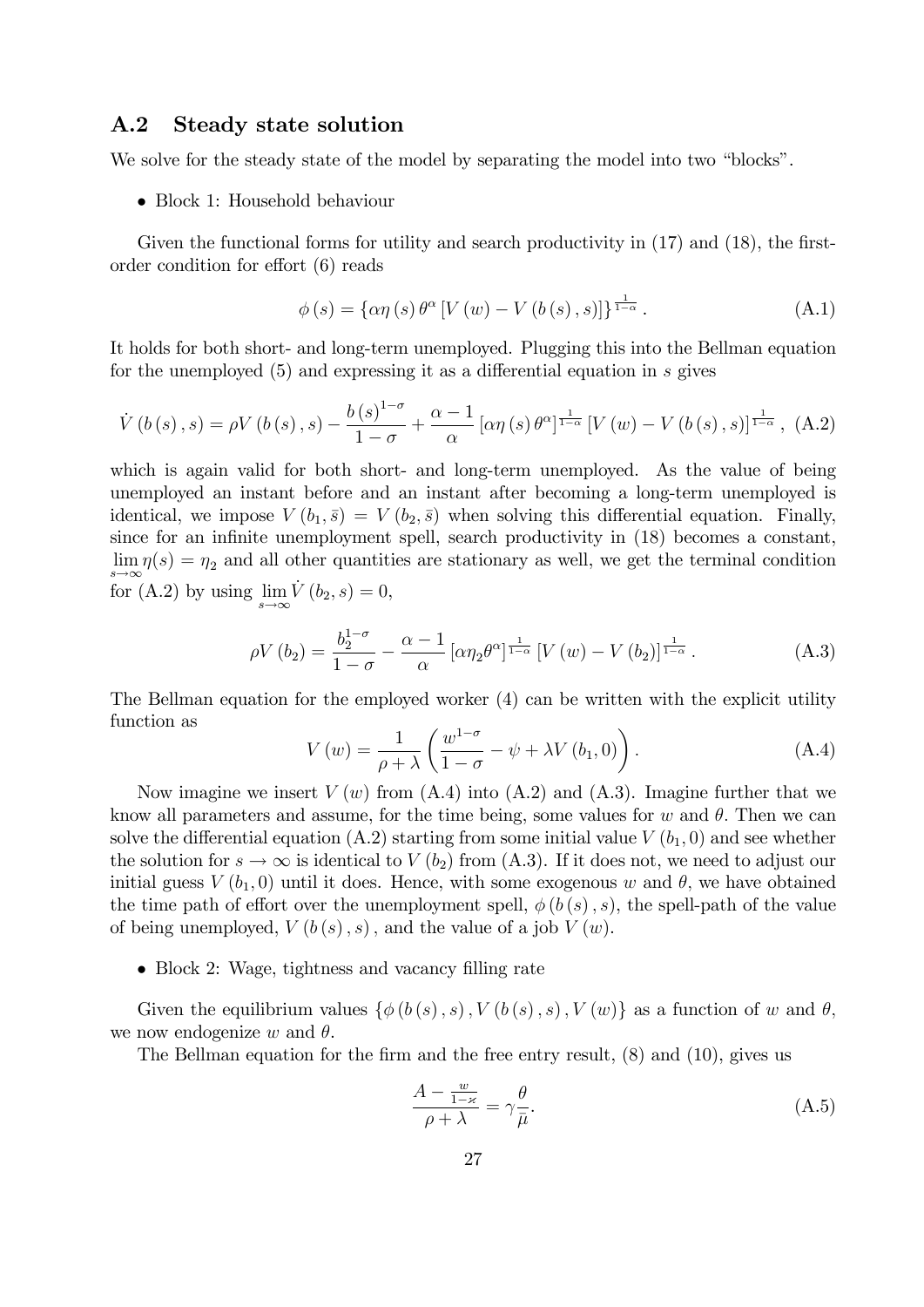The bargaining equation (11) reads with an explicit utility function (17)

$$
\frac{w^{1-\sigma}}{1-\sigma} + \frac{\beta}{1-\beta} \frac{w}{1-\varkappa} = \left[ \frac{b_1^{1-\sigma}}{1-\sigma} - \phi(0) \right] + \frac{\beta}{1-\beta} \left[ A + \theta \gamma \right],\tag{A.6}
$$

where  $\phi(0)$  is the optimal search effort at the instant of entry into unemployment, which is given from  $(A.1)$ . The above two equations require the average exit rate  $\bar{\mu}$  and the tax rate  $\times$ 

The average rate  $\bar{\mu}$  is given by (9) which can easily be computed given that, after having solved block 1, the exit rates  $\mu$  (.) are known from (18) and the density  $f(s)$  can therefore be computed from  $(2).^{19}$  The tax rate  $\kappa$  makes the government budget constraint (3) hold and is given by

$$
\kappa = \frac{\frac{b_1 U_{short} + b_2 U_{long}}{wL}}{1 + \frac{b_1 U_{short} + b_2 U_{long}}{wL}}.\tag{A.7}
$$

Given the density  $f(s)$ , one can compute the number of short-term and long-term unemployed on the right-hand side of this expression from  $U_{short} = U \int_0^{\bar{s}} f(s) ds$  and  $U_{long} =$  $U-U_{short}$  where U is the total number of unemployed. The number of unemployed in turn follows from  $(16)$ , using  $(13a,b)$  and  $(14)$  which we can now solve, given again that exit rates are known from block 1.

Hence, we are basically left with (A.5) and (A.6) to determine the missing endogenous variables w and  $\theta$ . After having solved block 1 with a guess of w and  $\theta$ , we verify whether this guess fulfills  $(A.5)$  and  $(A.6)$ . If not, we (Matlab) adjusts the guess until we find a solution. Appendix B.4 describes the numerical implementation in Matlab.

• Exit rates (in the estimation procedure)

For any given pair  $\{w, \theta\}$ , both elements of which are observable in the estimation procedure, via (18) the solution of Block 1 immediately provides us with exit rate  $\mu(\phi(s(t))\theta, \eta(s))$ . However, because of the necessity to integrate over  $\mu(s)$  in (19a)-(19c), in practice it is more convenient to express exit rates as differential equations given  $V(w)$ . Irrespective of the level of paid out benefits,  $\mu_1(s)$  and  $\mu_2(s)$  have identical structure

$$
\dot{\mu}_{j}(s) = \alpha \left[\mu_{j}(s)\right]^{2} + \left(\frac{\partial \eta(s)/\partial s}{\alpha \eta(s)} + \rho\right) \frac{\alpha}{1-\alpha} \mu_{j}(s)
$$

$$
- \frac{\alpha^{2}}{1-\alpha} \left[\eta(s) \theta^{\alpha}\right]^{\frac{1}{\alpha}} \left[\mu_{j}(s)\right]^{2-\frac{1}{\alpha}} \left[\rho V(w) - \frac{b_{j}^{1-\sigma}}{1-\sigma}\right] \quad (A.8)
$$

$$
f(s) = \begin{cases} \mu_1(s) e^{-\int_0^s \mu_1(u) du} & \text{for } s \le \bar{s} \\ \frac{\exp\{-\int_0^{\bar{s}} \mu_1(u) du\}}{\exp\{-\int_0^{\bar{s}} \mu_2(u) du\}} \mu_2(u) e^{-\int_0^s \mu_2(u) du} & \text{for } s > \bar{s} \end{cases}.
$$

The expression for  $s > \bar{s}$  is the probability of surviving  $\bar{s}$  with a high level of benefit payments times the density of unemployment duration conditional on the expiration of entitlement, i.e. on  $s > \bar{s}$ , and transition to a lower level of benefit payments.

<sup>&</sup>lt;sup>19</sup>Given the regime change at  $\bar{s}$ , the density in (2) will have a hurdle structure. Denoting the exit rate  $\mu$  (.) by  $\mu_1$  (s) for short-term unemployed and  $\mu_2$  (s) for long-term unemployed, we get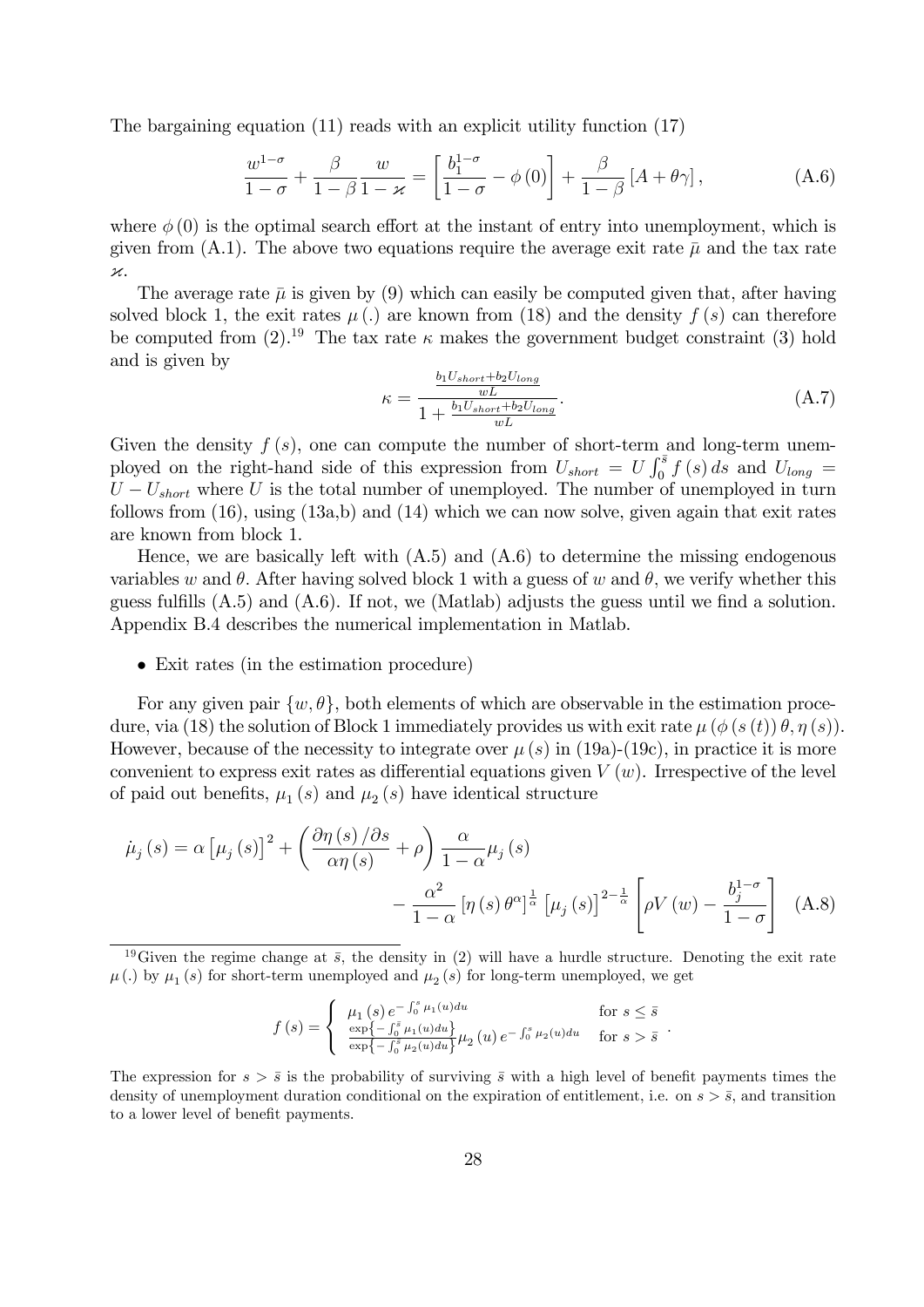with  $j = 1, 2$ . On the  $(\bar{s}, \infty)$  interval terminal condition for  $(A.8)$  obtains from  $\lim_{s \to \infty} \eta(s) = \eta_2$ and  $\lim_{s \to \infty} \mu_2(s) = 0$ , giving us

$$
(1 - \alpha)\mu_2 - \alpha \left[\eta_2 \theta^{\alpha}\right]^{\frac{1}{\alpha}} \left[\mu_2\right]^{1 - \frac{1}{\alpha}} \left[\rho V\left(w\right) - \frac{b_2^{1 - \sigma}}{1 - \sigma}\right] + \rho = 0,\tag{A.9}
$$

This allows to pin down the value  $\mu_2(\bar{s})$  and write down the terminal condition for  $\mu_1(s)$  on the  $(0,\bar{s})$  interval

$$
\mu_1(\bar{s}) = \mu_2(\bar{s}).\tag{A.10}
$$

# A.3 A Semi-Markov process

This is a short version of a more general introduction to Semi-Markov processes. The longer version is available upon request (see app. B.3). The first subsection describes the general approach to Semi-Markov processes while the second adapts it to our question.

#### A.3.1 The general approach

This follows Kulkarni (1995) and Corradi et al. (2004). The original work is by Pyke  $(1961a,b).^{20}$  Let Y<sub>n</sub> denote the state of a system after the *n*th transition. Let this state be *i*. Let the point in time of the nth transition be denoted by  $S_n$ . Define the probability that the system after the next transition is in  $j$  and that this transition takes place within a period of length x or shorter, conditional on the system being in i after the nth transition, as

$$
Q_{ij}(x) \equiv P\{Y_{n+1} = j, S_{n+1} - S_n \leq x | Y_n = i\}.
$$

The probability that any transition takes place is then given by summing up the probabilities for each j,  $Q_i(x) = \sum_{i \neq i} Q_{ij}(x)$ , not taking into account transitions from i to i. The probability that the system will be in j in  $\tau$  is given by

$$
p_{ij}(\tau) = (1 - Q_i(\tau)) \, \delta_{ij} + \Sigma_{k \neq i} \int_0^t p_{kj}(\tau - x) \, dQ_{ik}(x) \,. \tag{A.11}
$$

The interpretation of this integral equation is as follows: the first part of the right hand side gives the probability that the system, being currently in state i, never leaves state i until  $\tau$ . In this case  $j = i$  and  $\delta_{ij} = 1$ , so  $1 - Q_i(\tau)$  is the survival probability in state i. If  $j \neq i$ ,  $\delta_{ij} = 0$ . The second part of the right hand side collects all cases in which the transition from i to j (which includes i) occurred via another state  $k \neq i$ . First, we take the probability that the process stayed in state  $i$  for a period of length  $x$  and passed to state  $k$  then (captured by  $Q_{ik}(x)$ . Then we need the probability that the process which is in state k after x will be in state j at  $\tau$  (captured by  $p_{kj}(\tau-x)$ ). As the transition from i to k can be anywhere between 0 and  $\tau$ , we have to integrate over x in order to cover all possible transitions.

 $20$ We are grateful to Ludwig Fahrmeir for comments on Semi-Markov processes. For an excellent introduction in German, see Fahrmeir et al. (1981).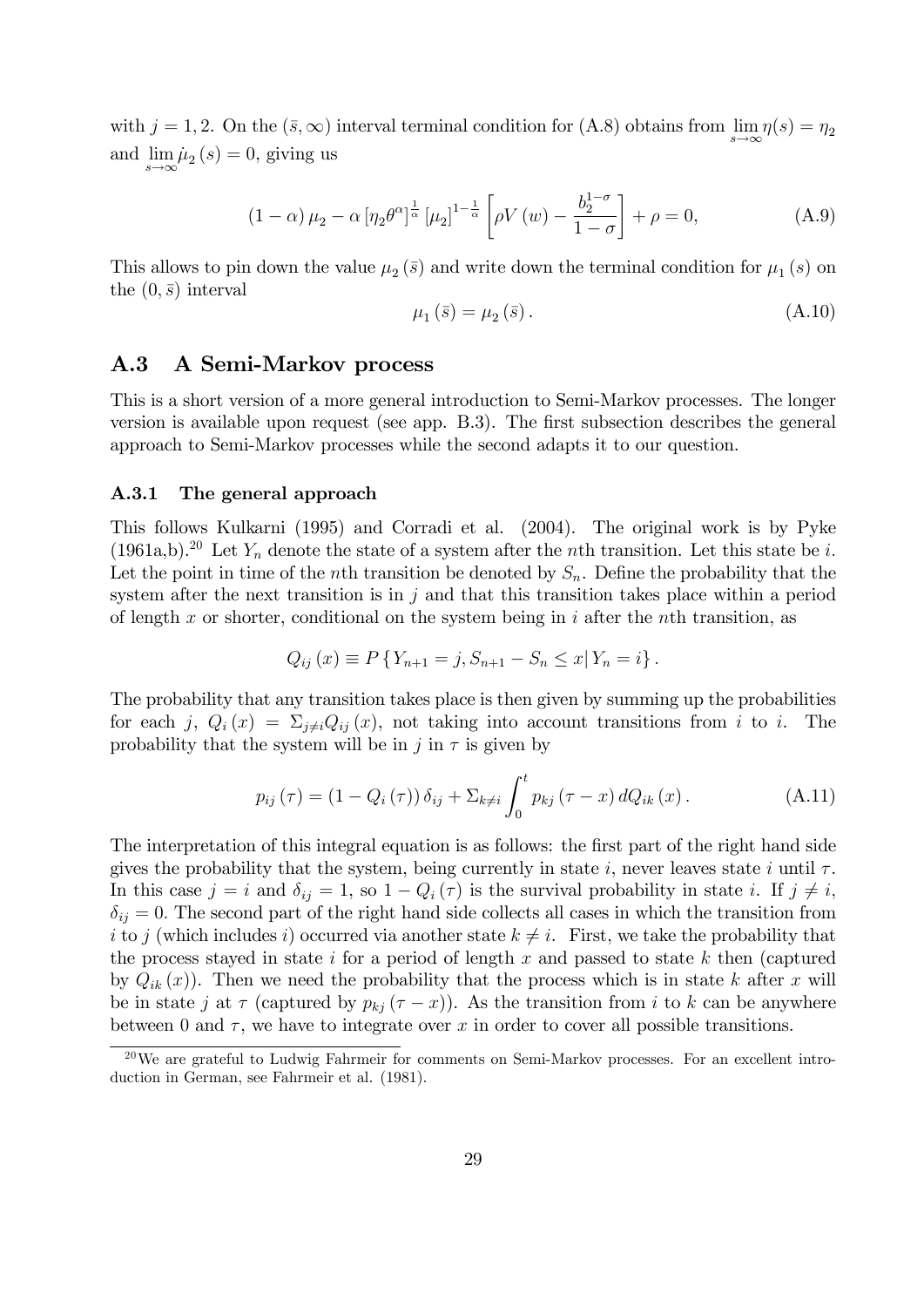Equation (A.11) can slightly be rewritten, provided that  $Q_{ik}(x)$  is once differentiable (which holds for our case), as

$$
p_{ij}(\tau) = (1 - Q_i(\tau)) \delta_{ij} + \sum_{k \neq i} \int_0^t p_{kj}(\tau - x) \frac{dQ_{ik}(x)}{dx} dx.
$$
 (A.12)

The derivative  $dQ_{ik}(x)/dx$  now gives the density of going from i to k after duration x. Multiplied by the probability of subsequently going from  $k$  to  $j$  gives the density of ending up in j after having gone to k after x. Integrating over all durations x gives the probability of starting in i and being in j at  $\tau$ .

### A.3.2 Our two-state system

We now need to adjust the notation such that it suits our purposes. We look at a worker who just moved in t (like today) into either employment e or unemployment u. Define  $Q_{eu}(\tau)$ as the probability that a worker who just found a job in  $t$  "jumps" to  $u$  in a period of time shorter or equal to  $\tau - t$ . With a duration s dependent arrival rate  $\lambda(s(v))$ , this is then simply given by

$$
Q_{eu}\left(\tau|t_e\right) = 1 - e^{-\int_t^\tau \lambda(s(v))dv},\tag{A.13}
$$

where  $s(v) = v - t$  is the duration in his current state. In perfect analogy and using a spelldependent arrival rate  $\mu(s(v))$ , we get  $Q_{ue}(\tau) = 1 - e^{-\int_t^{\tau} \mu(s(v))dv}$ . For the complementary events - remaining in a given state - the probabilities are simply  $Q_{ee}(\tau) = 1 - Q_{eu}(\tau)$  and  $Q_{uu}(\tau) = 1 - Q_{ue}(\tau)$ . The probabilities that a transition takes place at all in this two state process are

$$
Q_e(\tau) \equiv Q_{eu}(\tau), \ Q_u(\tau) \equiv Q_{ue}(\tau). \tag{A.14}
$$

With two possible states, we have four transition probabilities for the future: an unemployed (employed) person can either be unemployed or employed at some future point in time  $\tau$ . Two are redundant as the probability of e.g. an unemployed worker of being employed is complementary to the probability of being unemployed,  $p_{ue}(\tau) = 1 - p_{uu}(\tau)$ , and similarly  $p_{ee}(\tau) = 1 - p_{eu}(\tau)$ . Hence, we only focus on  $p_{uu}(\tau)$  and  $p_{eu}(\tau)$ . These probabilities are, using the general equation (A.12),

$$
p_{uu}(\tau) = 1 - Q_u(\tau) + \int_t^{\tau} p_{eu}(\tau - v) \frac{dQ_{ue}(v)}{dv} dv,
$$
\n(A.15a)

$$
p_{eu}(\tau) = \int_{t}^{\tau} p_{uu}(\tau - v|t_{u}) \frac{dQ_{eu}(v)}{dv} dv.
$$
 (A.15b)

These equations can be most easily be understood by looking at the following figure.